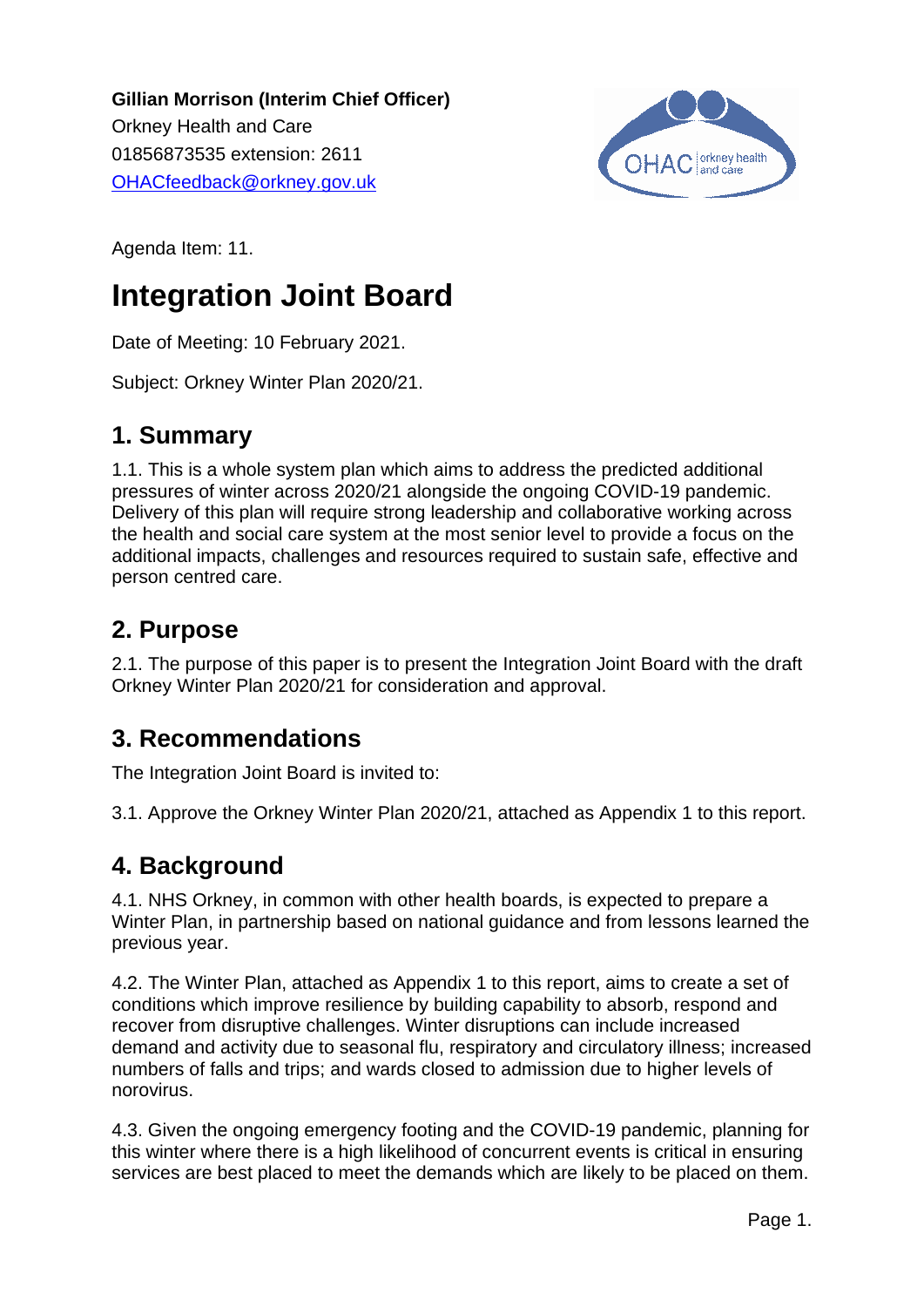# **5. Contribution to quality**

Please indicate which of the Orkney Community Plan 2019 to 2022 visions are supported in this report adding Yes or No to the relevant area(s):

| <b>Resilience:</b> To support and promote our strong communities.                                                                        |      |  |  |  |
|------------------------------------------------------------------------------------------------------------------------------------------|------|--|--|--|
| <b>Enterprise:</b> To tackle crosscutting issues such as digital connectivity,<br>transport, housing and fuel poverty.                   |      |  |  |  |
| <b>Equality:</b> To encourage services to provide equal opportunities for<br>everyone.                                                   | Yes. |  |  |  |
| <b>Fairness:</b> To make sure socio-economic and social factors are<br>balanced.                                                         | Yes. |  |  |  |
| <b>Innovation:</b> To overcome issues more effectively through partnership<br>working.                                                   | No.  |  |  |  |
| <b>Leadership:</b> To involve partners such as community councils,<br>community groups, voluntary groups and individuals in the process. |      |  |  |  |
| <b>Sustainability:</b> To make sure economic and environmental factors<br>are balanced.                                                  | No.  |  |  |  |

# **6. Resource implications and identified source of funding**

6.1. Additional funding of £47,000 has been allocated by Scottish Government to support winter plan delivery across Orkney. The proposed use of this funding is outlined in section 8.4 of the Plan.

# **7. Risk and Equality assessment**

7.1. A full risk assessment relating to delivery of the Winter Plan is provided at section 8.3 of the Plan.

# **8. Direction Required**

Please indicate if this report requires a direction to be passed to:

| NHS Orkney.                                 | <b>No</b> |
|---------------------------------------------|-----------|
| Orkney Islands Council.                     | <b>No</b> |
| Both NHS Orkney and Orkney Islands Council. | <b>No</b> |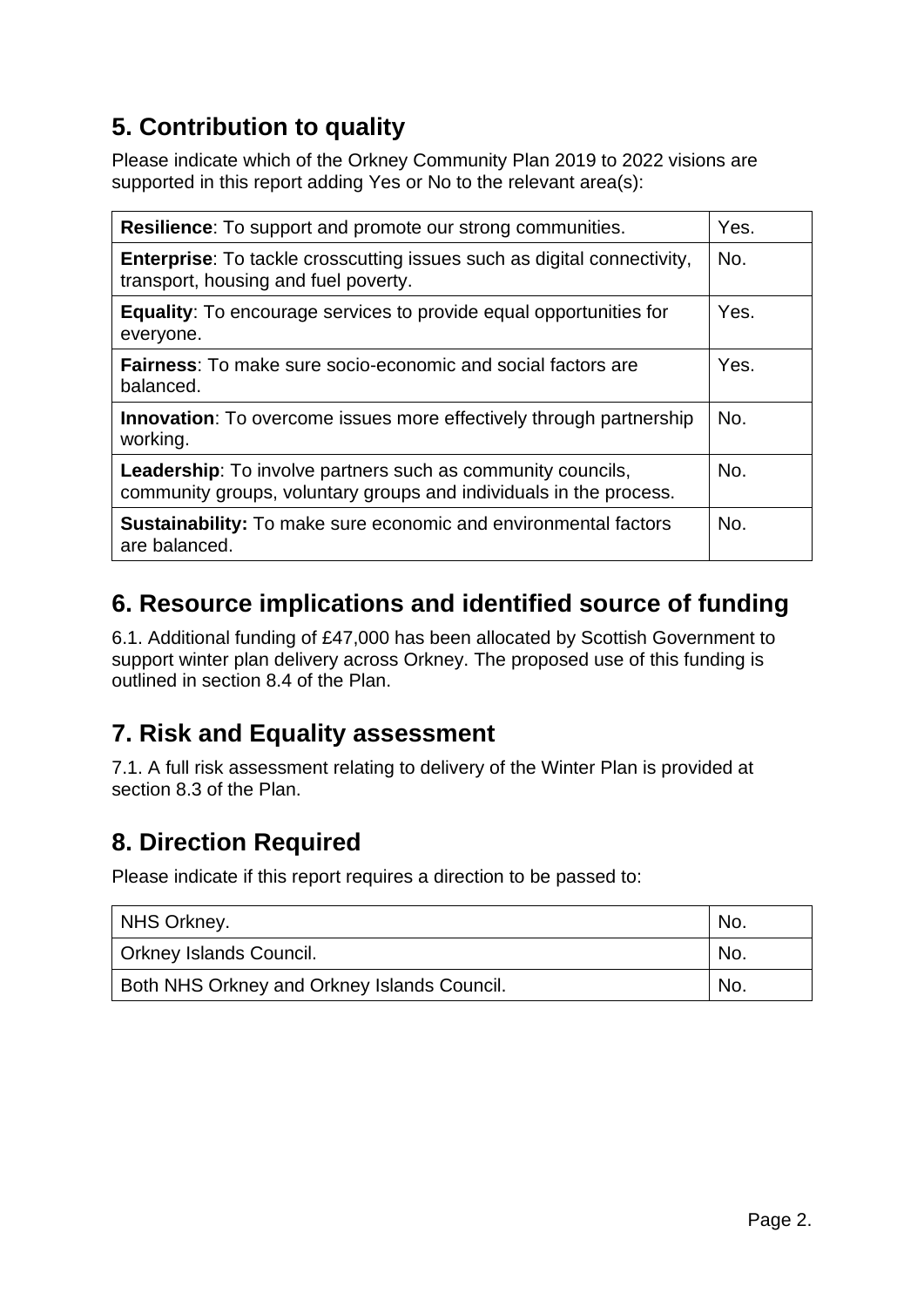# **9. Escalation Required**

Please indicate if this report requires escalated to:

| NHS Orkney.                                 | Yes. |
|---------------------------------------------|------|
| <b>Orkney Islands Council.</b>              | No.  |
| Both NHS Orkney and Orkney Islands Council. | No.  |

# **10. Authors**

10.1. Gillian Morrison (Interim Chief Officer), Integration Joint Board.

10.2. Christina Bichan, Head of Assurance and Improvement, NHS Orkney.

# **11. Contact details**

11.1. Email: [gillian.morrison@orkney.gov.uk,](mailto:gillian.morrison@orkney.gov.uk) telephone: 01856873535 extension 2611.

11.2. Email: [Christina.bichan@nhs.s](mailto:Christina.bichan@nhs.)cot.

# **12. Supporting documents**

12.1. Orkney Winter Plan 2020/21.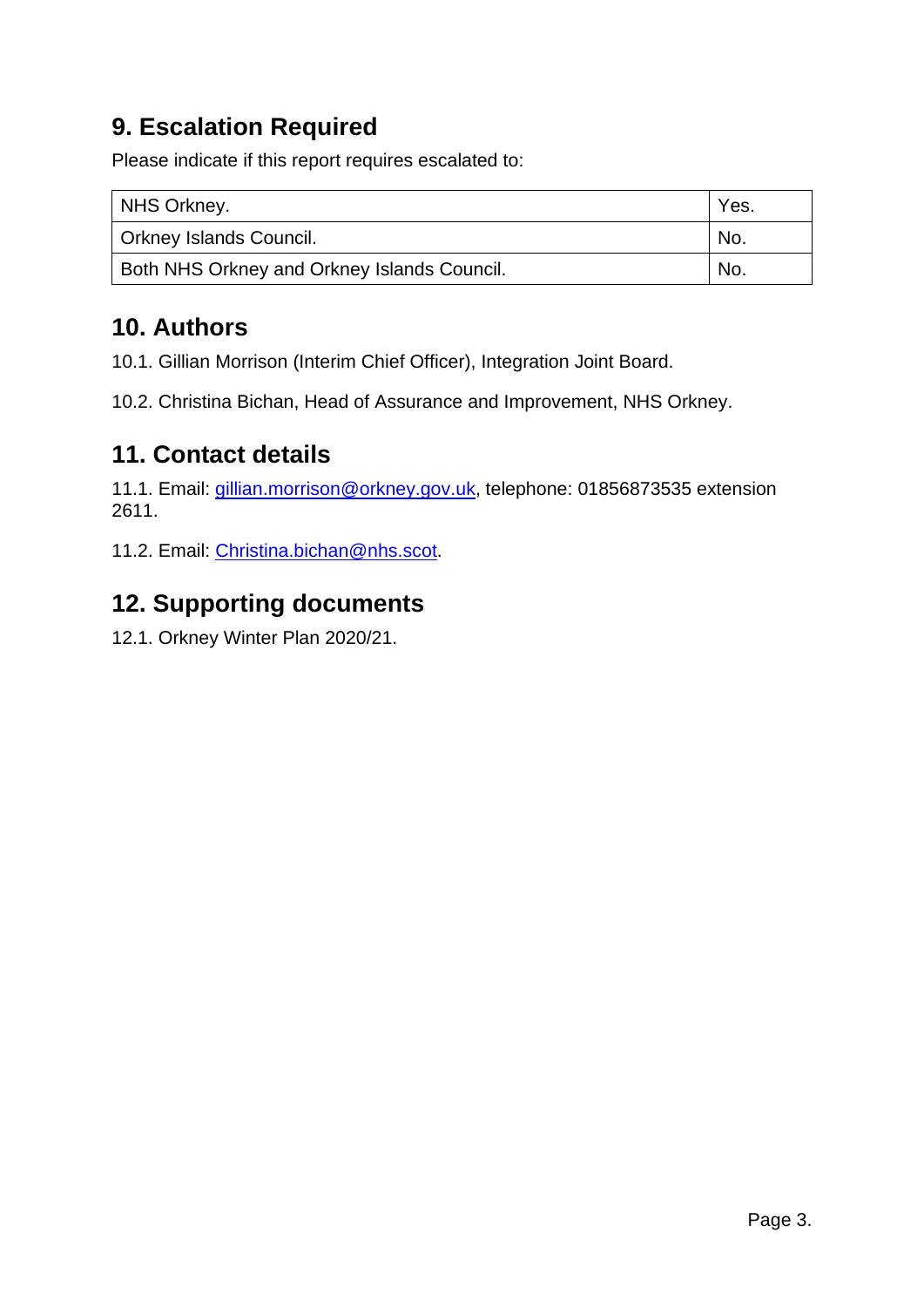

# Orkney's Winter **Plan 2020/21**

| <b>Version Control: Draft 2</b> | Prepared by<br>Christina Bichan,<br>Head of Assurance & Improvement |
|---------------------------------|---------------------------------------------------------------------|
| Implementation Date             | TBC                                                                 |

| <b>Approval Record</b>            | <b>Date</b>      |
|-----------------------------------|------------------|
| NHS Orkney Senior Management Team | November 2020    |
| <b>NHS Orkney Board</b>           | 17 December 2020 |
| <b>Integrated Joint Board</b>     | TBC              |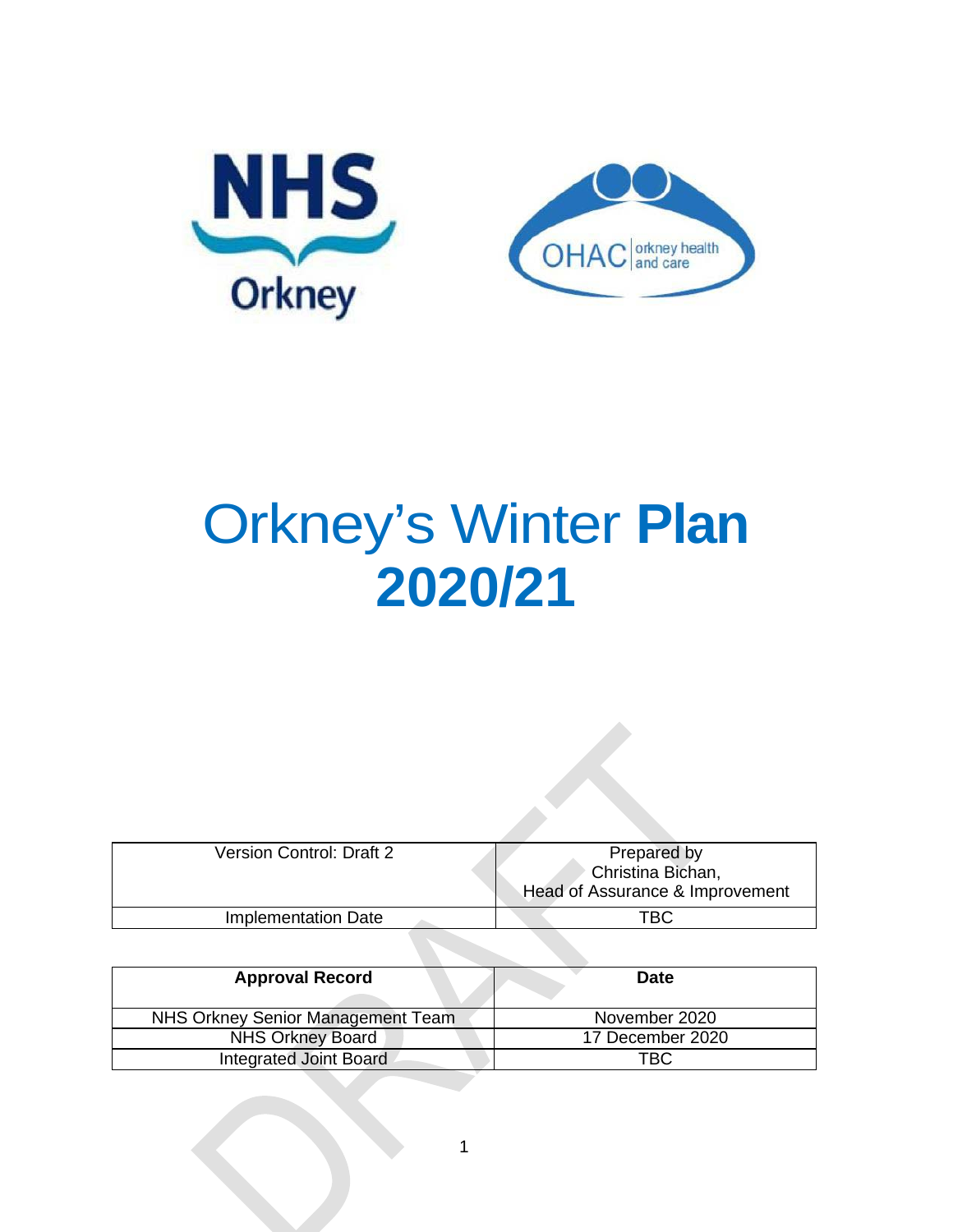|                           | <b>CONTENTS</b>                                                           | <b>PAGE</b>             |  |  |  |
|---------------------------|---------------------------------------------------------------------------|-------------------------|--|--|--|
|                           | <b>Introduction</b>                                                       | 3                       |  |  |  |
|                           | Aim & Objectives                                                          | $\overline{3}$          |  |  |  |
|                           | <b>Related Plans and Guidance</b>                                         | $\overline{4}$          |  |  |  |
|                           | Consultation                                                              | $\overline{\mathbf{4}}$ |  |  |  |
|                           | Review of Plan                                                            | $\overline{4}$          |  |  |  |
|                           | <b>SECTION 1 RESILIENCE PREPAREDNESS</b>                                  |                         |  |  |  |
| 1.1                       | Resilience and Preparedness                                               | 5                       |  |  |  |
| 1.2                       | <b>Training and Exercising</b>                                            | $\overline{5}$          |  |  |  |
| 1.3                       | <b>Covid-19 Risk Reducing Measures</b>                                    | $\overline{6}$          |  |  |  |
| 1.4                       | Personal Protective Equipment (PPE)                                       | 6                       |  |  |  |
| 1.5                       | Vaccination Programme                                                     | $\overline{7}$          |  |  |  |
| 1.6                       | <b>Adverse Weather Planning</b>                                           | $\overline{7}$          |  |  |  |
| 1.7                       | <b>Brexit Planning</b>                                                    | $\overline{7}$          |  |  |  |
| 1.8                       | <b>Technology Enabled Care</b>                                            | $\overline{7}$          |  |  |  |
|                           | <b>SECTION 2 UNSCHEDULED/ELECTIVE CARE PREPAREDNESS</b>                   |                         |  |  |  |
| 2.1                       | <b>Hospital Overview</b>                                                  | 9                       |  |  |  |
| 2.2                       | Scheduled/Unscheduled care                                                | 11                      |  |  |  |
| 2.2                       | Managing discharges and transfers from mainland hospitals                 | 11                      |  |  |  |
|                           | <b>SECTION 3 OUT OF HOURS &amp; FESTIVE PREPAREDNESS</b>                  |                         |  |  |  |
| 3.1                       | <b>Festive Arrangements</b>                                               | 14                      |  |  |  |
| 3.2                       | Primary Care Out of Hours Services                                        | 14                      |  |  |  |
| $\overline{3.3}$          | <b>Pharmacy Cover</b>                                                     | 15                      |  |  |  |
| 3.4                       | <b>Dental Cover</b>                                                       | 16                      |  |  |  |
| 3.5                       | The Scottish Ambulance Service                                            | 16                      |  |  |  |
| 3.6                       | <b>Community Health and Social Care Services</b>                          | 16                      |  |  |  |
|                           | SECTION 4 PREPARE FOR AND IMPLEMENT NOROVIRUS OUTBREAK CONTROL            |                         |  |  |  |
|                           | <b>MEASURES</b>                                                           |                         |  |  |  |
| 4.1                       | Infection Prevention and Control Team Preparedness                        | 18                      |  |  |  |
| 4.2                       | <b>Engagement with other Services</b>                                     | 18                      |  |  |  |
| 4.3                       | Preparation for and Implementation of Norovirus Outbreak Control Measures | 18                      |  |  |  |
| 4.4                       | Seasonal Flu testing                                                      | 18                      |  |  |  |
| 4.5                       | Covid-19                                                                  | 19                      |  |  |  |
| 4.6                       | Outbreak Control meetings & reporting                                     | 19                      |  |  |  |
| 4.7                       | <b>IPCT</b> Festive arrangements                                          | 20                      |  |  |  |
|                           | SECTION 5 SEASONAL FLU, STAFF PROTECTION & OUTBREAK RESOURCING            |                         |  |  |  |
| 5.1                       | Predicted surge of flu activity                                           | 21                      |  |  |  |
| 5.2                       | <b>Staff Vaccination Scheme</b>                                           | 22                      |  |  |  |
| $\overline{5.3}$          | <b>Staff Absence</b>                                                      | 22                      |  |  |  |
|                           | <b>SECTION 6 POINT OF CARE TESTING</b>                                    |                         |  |  |  |
| 6.1                       | Point of care testing                                                     | 24                      |  |  |  |
| 6.2                       | COVID-19 Testing                                                          | 24                      |  |  |  |
|                           | <b>SECTION 7 RESPIRATORY PATHWAY</b>                                      |                         |  |  |  |
| 7.1                       | Local Pathway                                                             | 26<br>26                |  |  |  |
| 7.2<br>Discharge Planning |                                                                           |                         |  |  |  |
| 7.3                       | <b>Prevention of Illness</b>                                              | 26                      |  |  |  |
|                           | <b>SECTION 8 MANAGEMENT INFORMATION</b>                                   |                         |  |  |  |
| 8.1                       | <b>Reporting Arrangements</b>                                             | 27                      |  |  |  |
| 8.2                       | Management of Minor Disruption/Incident                                   | 27                      |  |  |  |
| 8.3                       | <b>Risk Assessment</b>                                                    | 28                      |  |  |  |
| 8.4                       | <b>Investment Priorities for Winter Funding</b>                           | 33                      |  |  |  |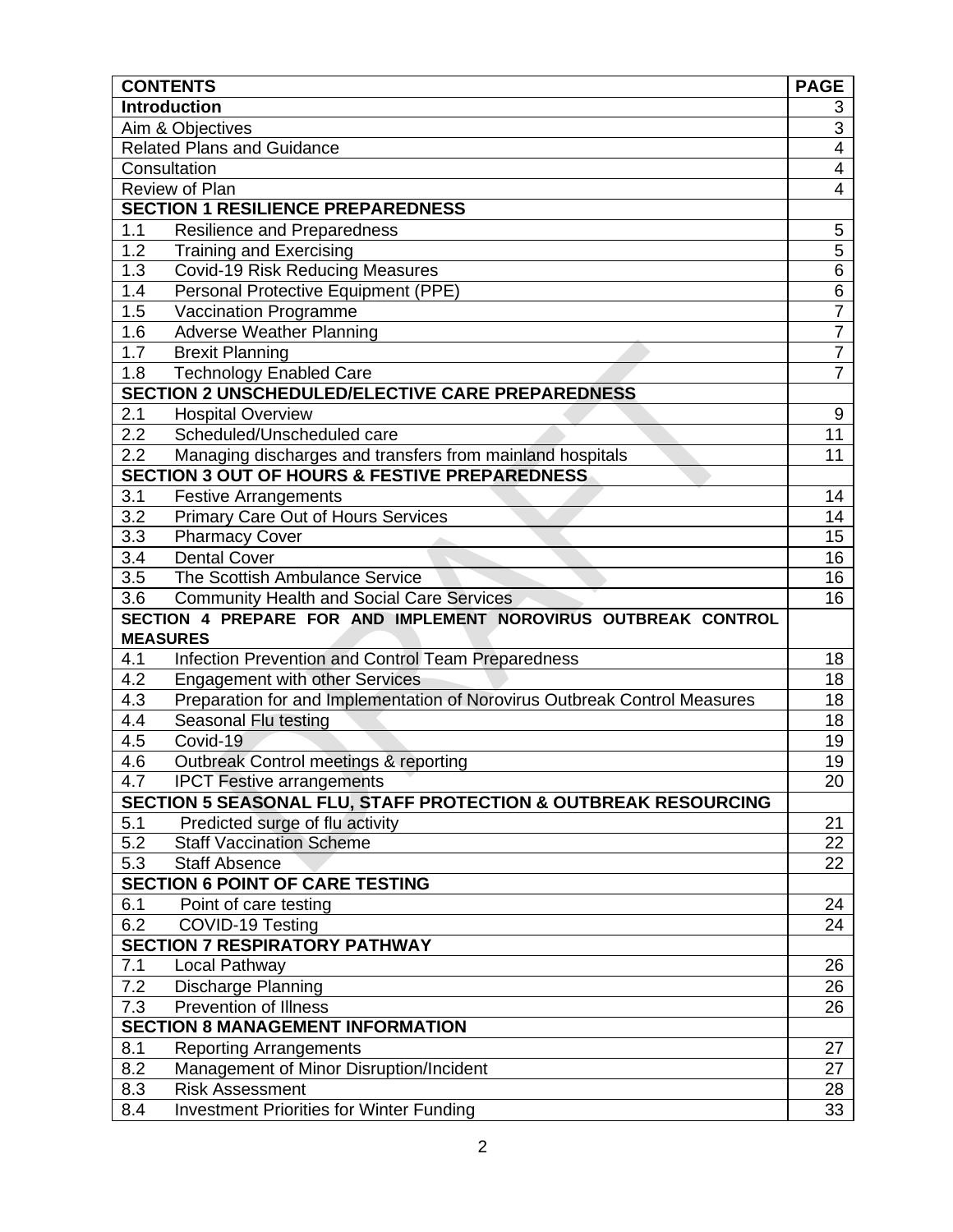#### **Introduction**

This winter plan builds on the plans of previous years and the interventions that have been successfully used to manage peaks in demand over the winter period and over the statutory holiday periods. In aiming to achieve continuity of services, we have sought the co-operation of all of our NHS Board staff, working within primary, including our independent primary care contractors, and community (as part of the Orkney Health & Care partnership arrangement) and hospital services. In addition, social care partners, the ambulance service and NHS 24 have all contributed to this work ensuring our preparedness for what is likely be a challenging winter as we face increased pressures from the ongoing COVID-19 pandemic, winter respiratory ill health, adverse weather and the end of the EU exit transition period on 31/12/2020.

#### **Aim and Objectives**

#### **Aim**

The aim of this Plan is to set out the arrangements for the delivery of primary and community care, out-of-hours and hospital services over the winter period and to ensure that our collective provision can respond effectively to periods of high predicted or unpredicted activity. The extended public holiday periods and the possibility of high demand as a result of wide spread illness such as seasonal flu or epidemic viral illness coupled with the ongoing COVID-19 pandemic is likely to add a level of burden to our shared ability to deliver services.

#### **Objectives**

The principle objectives of the plan are:

- to set out how we will work together to respond to the unprecedented challenges being faced over winter 2020/21 and to deliver against the priorities Scottish Government have set for the NHS and their delivery partners. Namely:
- Minimising the impact of the acute pandemic phase
- Suppressing the virus and
- Keeping people alive and well through provision of essential health and social care services, including those that promote physical and mental wellbeing.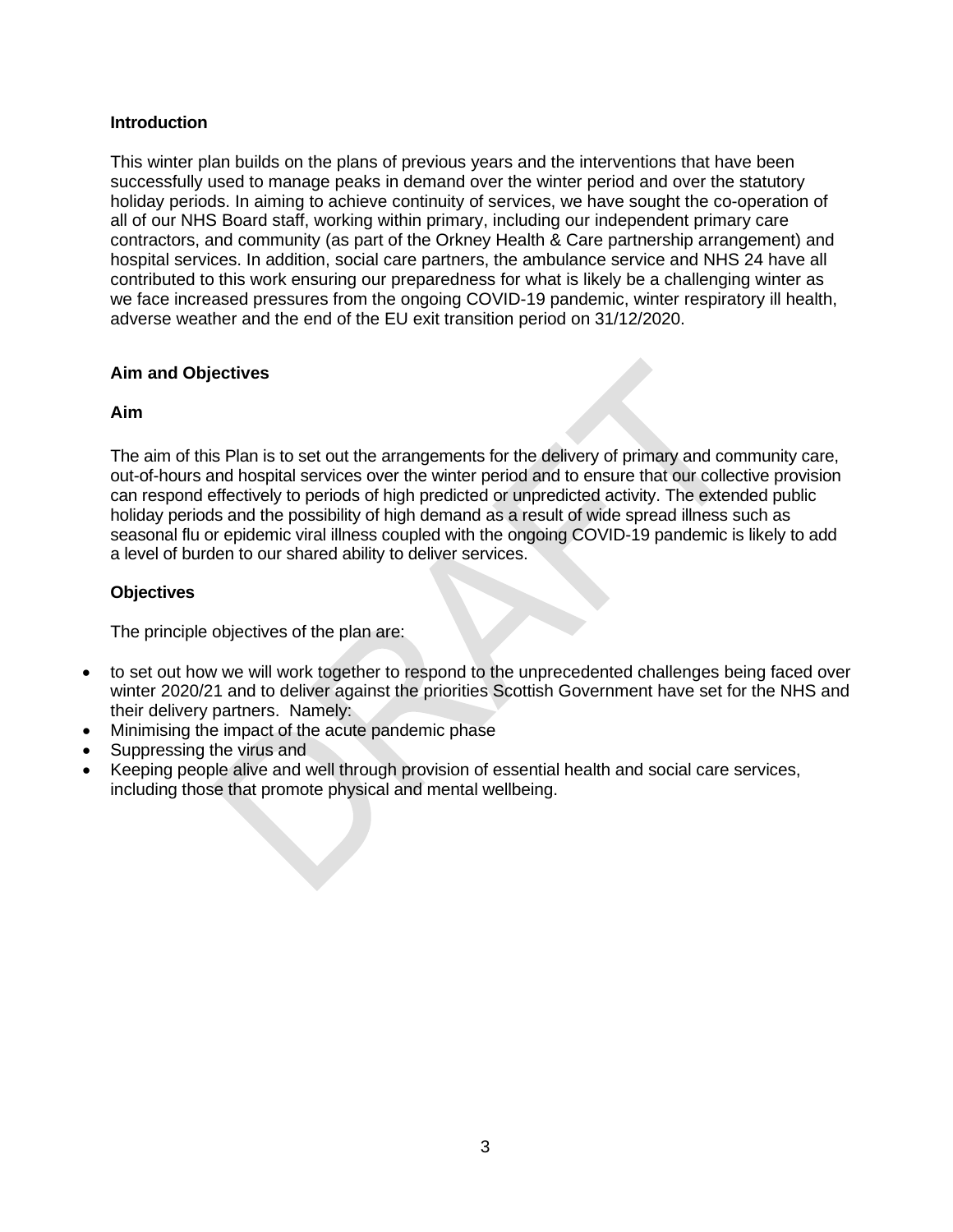# **Related Plans and Guidance**

The following plans set out detailed policies and procedures which relate to or are part of Orkney's response to winter pressures:

- NHS Orkney Business Continuity Plans
- Adverse Weather Guidelines

• Orkney Health and Care (NHS Orkney and Orkney Islands Council partnership) Discharge **Policy** 

- The Scottish Ambulance Service Generic Contingency Plan Out of Hours Capacity Management September 2015
- NHS Orkney Pandemic Flu Plan 2017
- NHS Orkney Major Incident and Emergency Plan Version 1.2
- Orkney Islands Council Emergency Plan 2019 Version 1.7
- Orkney Islands Council Winter Service Plan 2015-16 (reviewed 2020/21)
- NHS Orkney Communication & Engagement Strategy
- NHS Orkney Outbreak Control Plan
- Health Protection Scotland Outbreak Guidance 2015
- NHS Scotland Standards for Organisational Resilience May 2018 Second Edition
- NHS Scotland winter preparedness plan: 2020 to 2021
- Adult social care winter preparedness plan: 2020 to 2021
- Exercise Silver Swan Overall Exercise Report April 2016
- NHS SCOTLAND Major Incidents with Mass Casualties National Plan for NHS Boards and Health and Social Care Partnerships, 2019
- EU-exit Scottish Risk and Mitigation (Official Sensitive)

#### **Consultation**

This Plan was prepared collaboratively by services from across the health and social care system through a multi agency Winter Planning Group.

#### **Review of the Plan**

The plan has been reviewed by the Winter Planning Group, Clinical Care Governance Committee, Senior Management Team and Integration Joint Board. It will be circulated to stakeholders within Orkney Local Emergency Co-ordinating Group (OLECG) once the plan has been formally adopted. This year's plan considers the additional pressures of concurrent events such as Flu, EU-Exit and the potential challenges of a major incident taking place during a COVID-19 pandemic. Debriefs relating to COVID-19 outbreaks are now available from a variety of sources and will assist and inform our winter planning processes as we seek to return to a new model of service delivery in the midst of a pandemic.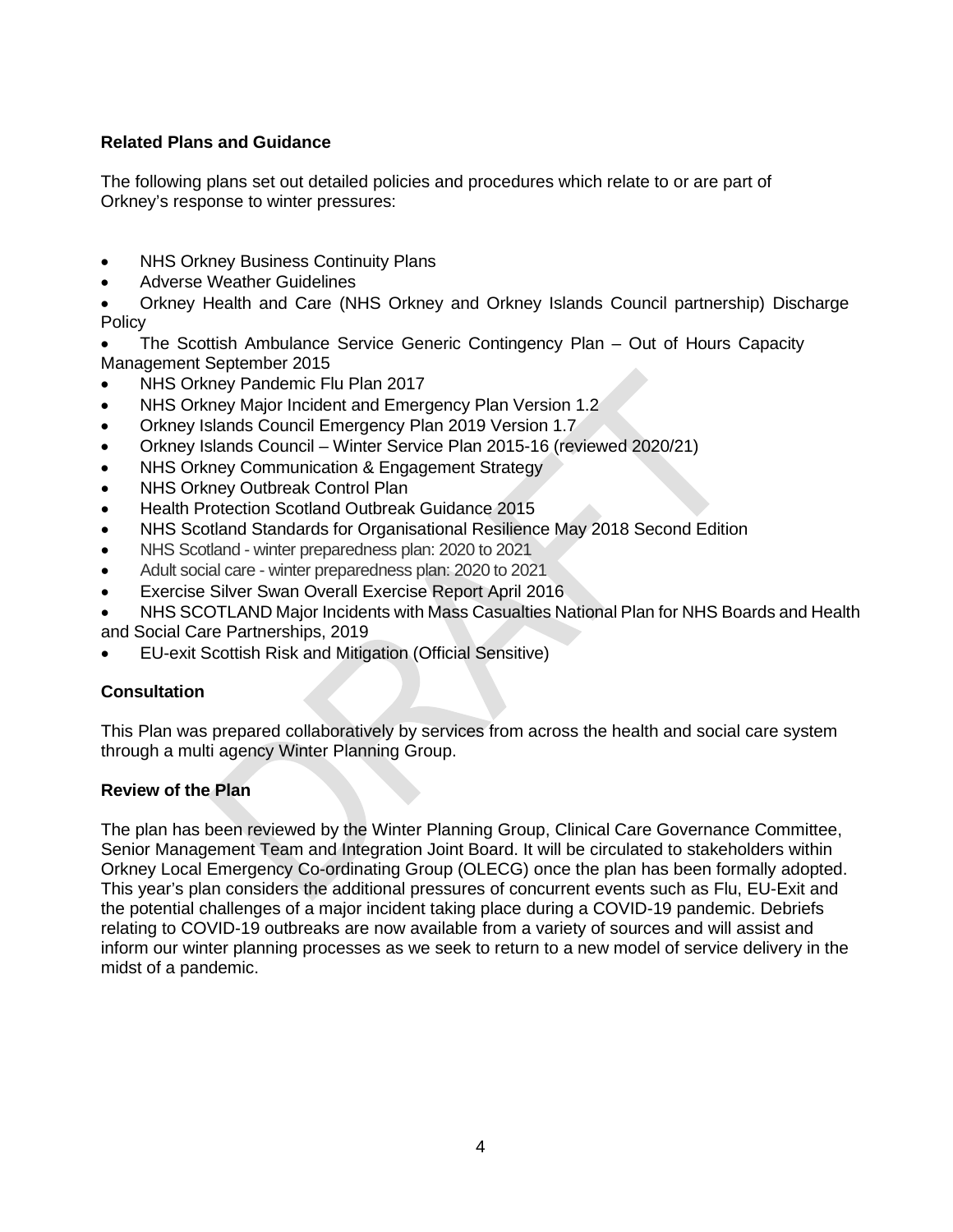# **SECTION 1. RESILIENCE PREPAREDNESS**

## **1.1 Resilience Preparedness**

NHS Orkney undertook Business Impact Analysis (BIA) with services across the organisation and now has Business Continuity Plans (BCPs) in place covering all areas. This works alongside Primary Care who have further developed their plans covering the Isles Network of Care, delivering services to the outer isles of Orkney. Whilst there is no statutory obligation under the Civil Contingencies Act 2004 the majority of the independent GP practices have now completed their own BIAs and BCPs.

In February 2020, the Board began its COVID-19 response planning and stood up a Gold, Silver and Bronze Command structure mirroring the strategic, tactical and operational structures within the Board's Major Incident Plan. As part of this response specific areas of The Balfour were reconfigured to form the NHS Orkney Acute Services COVID-19 Capacity Plan. This four-step plan was designed to expand in three stages within the footprint of the new hospital to create surge capacity for COVID-19 patients. Whilst this escalation plan represents a significant increase in bed capacity, the challenge of staffing all four phases will be the limiting factor in the winter months with historically higher rates of staff sickness and the potential to lose staff who are required to selfisolate. The availability of locum staff and the uncertainty around EU-Exit may also reduce the pool of staff on temporary contracts.

As part of the hospital re-configuration, a ventilation unit was set up within the existing theatre area with additional staff trained in ventilation procedures to increase the Board's capacity to ventilate patients on island, awaiting transfer off island to ICU facilities

A Covid Assessment Centre (CAC) for the assessment and testing of members of the public who display COVID-19 symptoms has been set up off site by re-commissioning the old Health Centre. This measure is designed to screen patients and reduce the risk of introducing the virus into the Balfour via attendance at the Emergency Department or at the two GP practices located within the new hospital. Footfall into The Balfour and all GP practices across the Board has been reduced through the increased use of telephone and video consultations.

# **1.2 Training and Exercising**

Four critical areas within the new hospital were identified for table top testing against the Major Incident Plan. These included Switchboard, Emergency Department, Radiology and Theatre. The overall plan is to use the product of these exercises to develop a larger table top exercise for the Senior Management team. Whilst three areas were exercised, the Emergency Department exercise was put on hold as a consequence of the pandemic.

On the  $12<sup>th</sup>$  and  $13<sup>th</sup>$  February 2020, the Scottish Resilience Development Service (ScoRDS) delivered the Integrated Emergency Management training to NHS Orkney managers and partner agencies covering founding principles and crisis management. This training has given those managers on call a wider understanding of the resilience structures and benefits of multi-agency responses.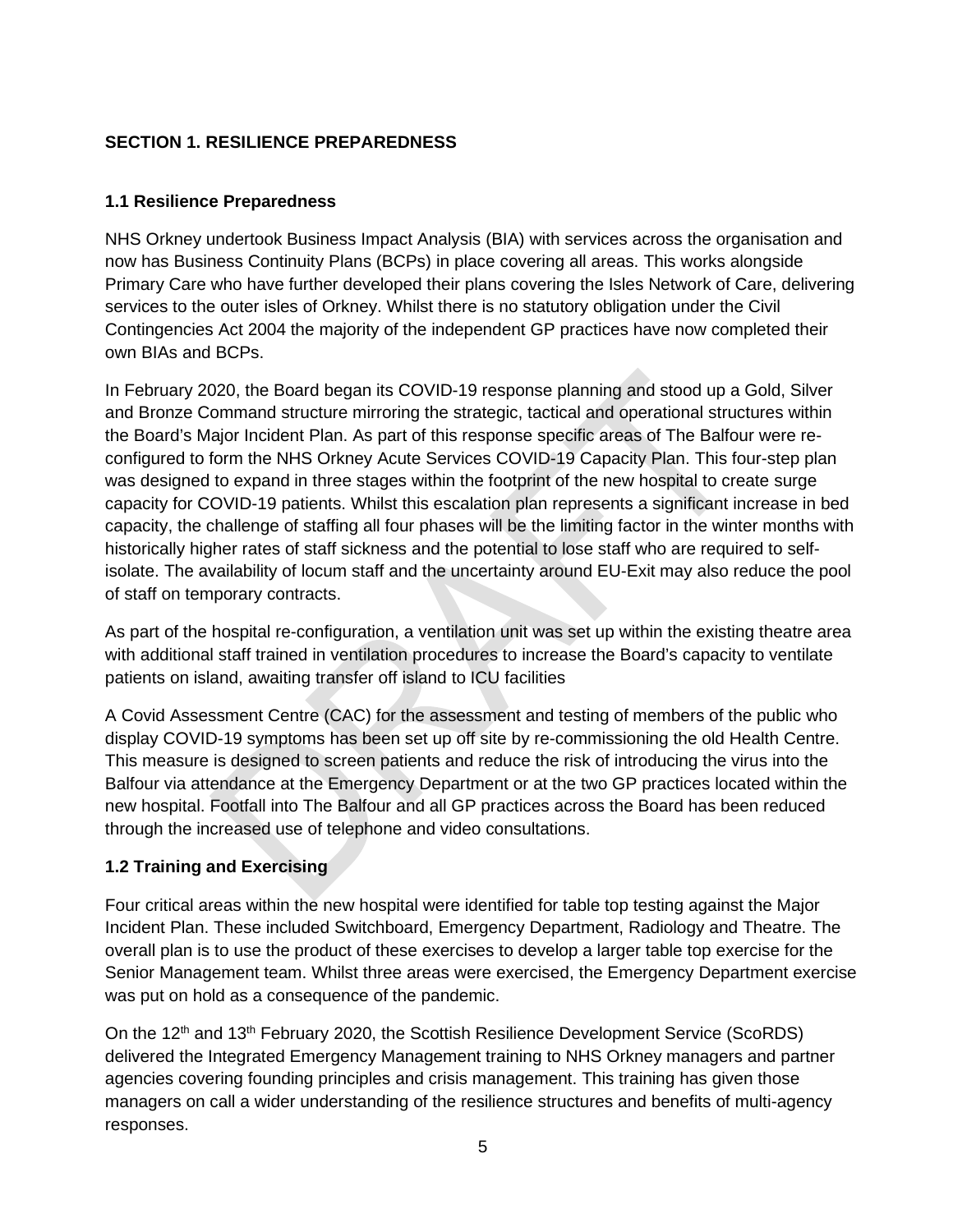On the 27<sup>th</sup> of April 2020 the Silver Command Group undertook Exercise Silver Standard facilitated by the two embedded Military Liaison Officers and the Resilience Officer with three simulated Covid-19 scenarios designed to help participants identify key risks and a range of solutions within a safe learning environment.

On the 1<sup>st</sup> of June 2020 NHS Orkney held a multi-agency exercise focussing on a COVID-19 outbreak amongst care staff and residents. Learning from the Home-Care One outbreak in Portree, Isle of Skye provided additional valuable lessons learnt and was disseminated to Orkney Health and Care and care home managers.

NHS Orkney has had a number of singular COVID-19 positive cases with the most significant incident centred on an outbreak aboard an Orkney based fishing vessel. This tested the Board's collaborative response with partner agencies with the setting up of a problem assessment group including representation from Scottish Government and partners from OLECG. These live incidents have allowed NHS Orkney and partners to test their response processes and their contact tracing arrangements and well as live testing the logistics of transferring a COVID-19 patient to the intensive care unit at Aberdeen Royal Infirmary.

# **1.3 COVID-19 Risk Reducing Measures**

Significant work has been undertaken to reduce the risk of COVID-19 transmission across staff cohorts. All staff who can work from home have been actively encouraged to do so in an effort to reduce the number of staff working within The Balfour. A number of workstations have been removed to comply with the latest social distancing guidance issued by NSS Scotland COVID-19 remobilisation guidance on social distancing in the workplace. Signage has been displayed throughout the NHS estate with the setting up of one-way systems in an effort to regulate the flow of staff around the hospital building. All staff moving around are required to wear face masks/face coverings with FFP2 face masks required when entering any clinical areas. Where possible nonresident staff are housed in single occupancy accommodation or bubbled together in working cohorts. Public Communications and messaging will be pivotal through the winter months as students return from the mainland to Orkney for the festive break. Coupled with the increase in social gatherings as families celebrate Christmas, these factors represent a significant risk of spreading the virus but this could be mitigated with careful public messaging.

# **1.4 Personal Protective Equipment (PPE)**

As the pandemic intensified worldwide demand for PPE outstripped supply creating uncertainty and instability within the supply chain with price fluctuations, product quality issues and a lack of availability. In recognition of the critical need for a buffer stockpile of suitable PPE NHS Orkney set up the PPE and Supply Chain-sub Group to support Boards COVID-19 response. The group set up processes to build up a buffer stock of PPE with robust stock control measures to ensure that staff across the organisation had access to the appropriate levels of PPE. Single Points of Contact have been appointed to represent the organisation national meetings for both PPE and Procurement. This ensures that the Board is sighted on supply chain issues and can plan appropriately. Due to the fluctuations in availability of Filtering Facepiece (FFP3) masks for Aerosol Generating Procedures NHS Orkney has trained an additional eight clinical and non-clinical staff to undertake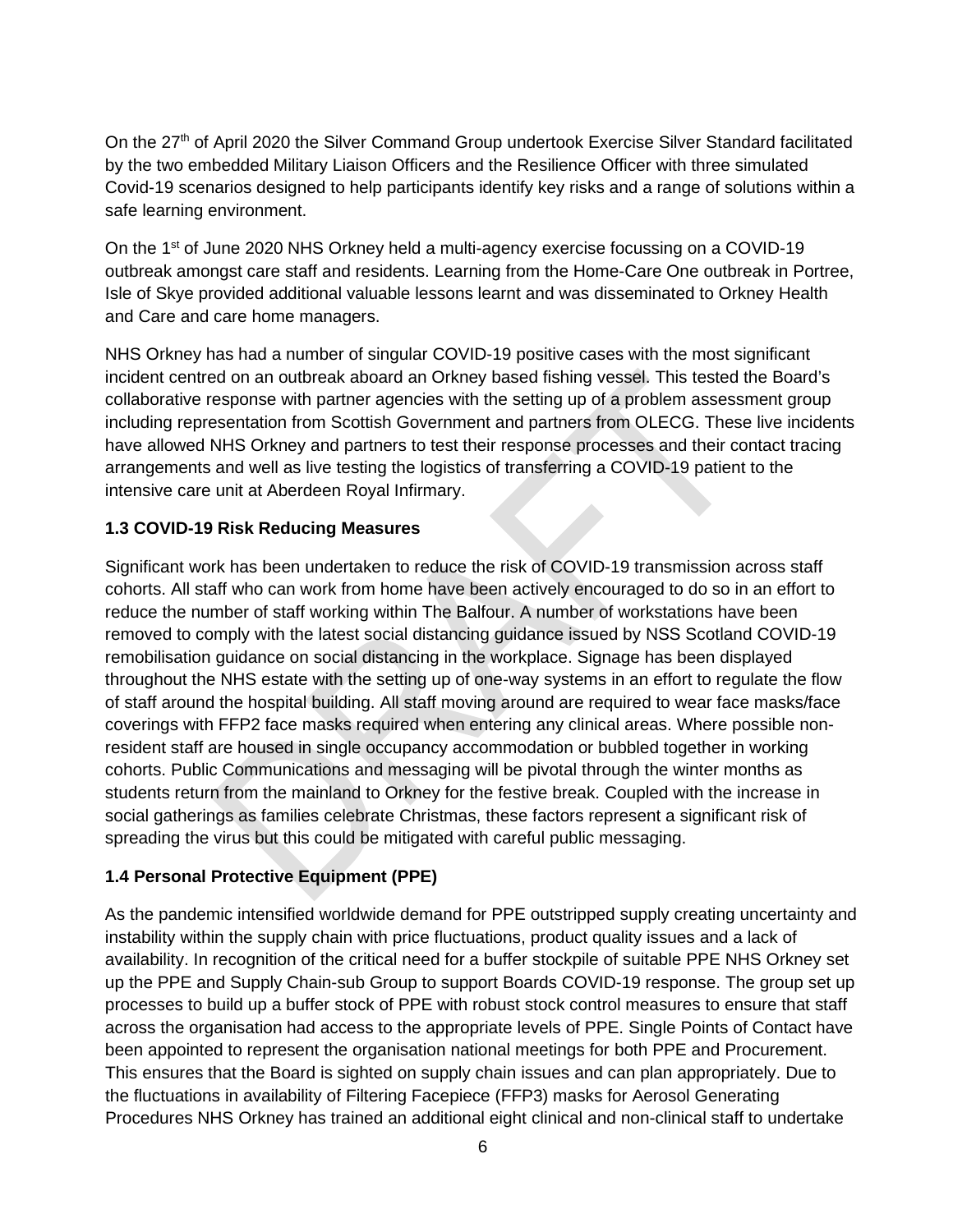face fit testing as well as training face-fit testers for Orkney Islands Council so that staff can be tested into new and sustainable product lines as they become available. This will remain a rolling programme for the foreseeable future to ensure that staff have access to the necessary PPE to respond to the COVID-19 pandemic and any increase in seasonal flu patients.

# **1.5 Vaccination Programme**

This year the Board will undertake a flu vaccination programme in a range of venues outwith normal healthcare facilities. The venues have been set up on an appointment only basis with patients being escorted from their vehicles into the vaccination centres to ensure that there is no queueing and that social distancing is maintained at all times. This patient flow process is regulated by Marshalls provided by a range of category 1 and category 2 responders from OLECG supporting the NHS flu vaccination programme. Public messaging around the programme will be key to its success by ensuring that patients are aware of all the changes to the process from previous years. It is anticipated that this year's flu vaccination programme will be a significantly larger with the additional cohorts of patients to be vaccinated and a larger uptake from the original cohorts.

# **1.6 Adverse Weather Planning**

On the 13<sup>th</sup> and 14<sup>th</sup> of January 2020 OLECG stood up in relation to an extreme weather event and predicted tidal surge. A rest centre was set up and costal defences deployed at a number of locations. NHS Staff were pre-positioned by partner agencies to ensure that patients in the more remote communities still had access to NHS services. As a consequence of these measures, and the management of a significant number of weather events over the previous years, the resilience partnership has become well versed in its response.

On the 9<sup>th</sup> of October 2020, Police Scotland Emergency Planning Department ran a multi-agency table top exercise relating to a major weather event as part of the winter planning process. This was attended by a range of partners across OLECG and featured a deteriorating weather situation with a multitude of emerging threats. The debrief report will be published in due course.

# **1.7 Brexit Planning**

Initially the Board had set up a Brexit Steering Group to review the Scottish Governments Planning Assumptions based on the UK leaving the EU without a deal. Local and regional workshops were attended and the Board produced its own Brexit risk register sitting alongside risk registers produced by the resilience partnerships. OLECG and NHS Orkney are now beginning to re-focus on planning arrangements on the new departure date of the 31st of December 2020.

# **1.8 Technology Enabled Care**

The introduction of Office 365 (O365) is one of two major implementations of Microsoft products being undertaken across NHS Scotland which will support our mobilisation plans. Over the next 6 months we will move our entire IT estate over to the Microsoft Office 365 suite enabling our workforce to use devices in different locations including accessing data outside of our IT networks.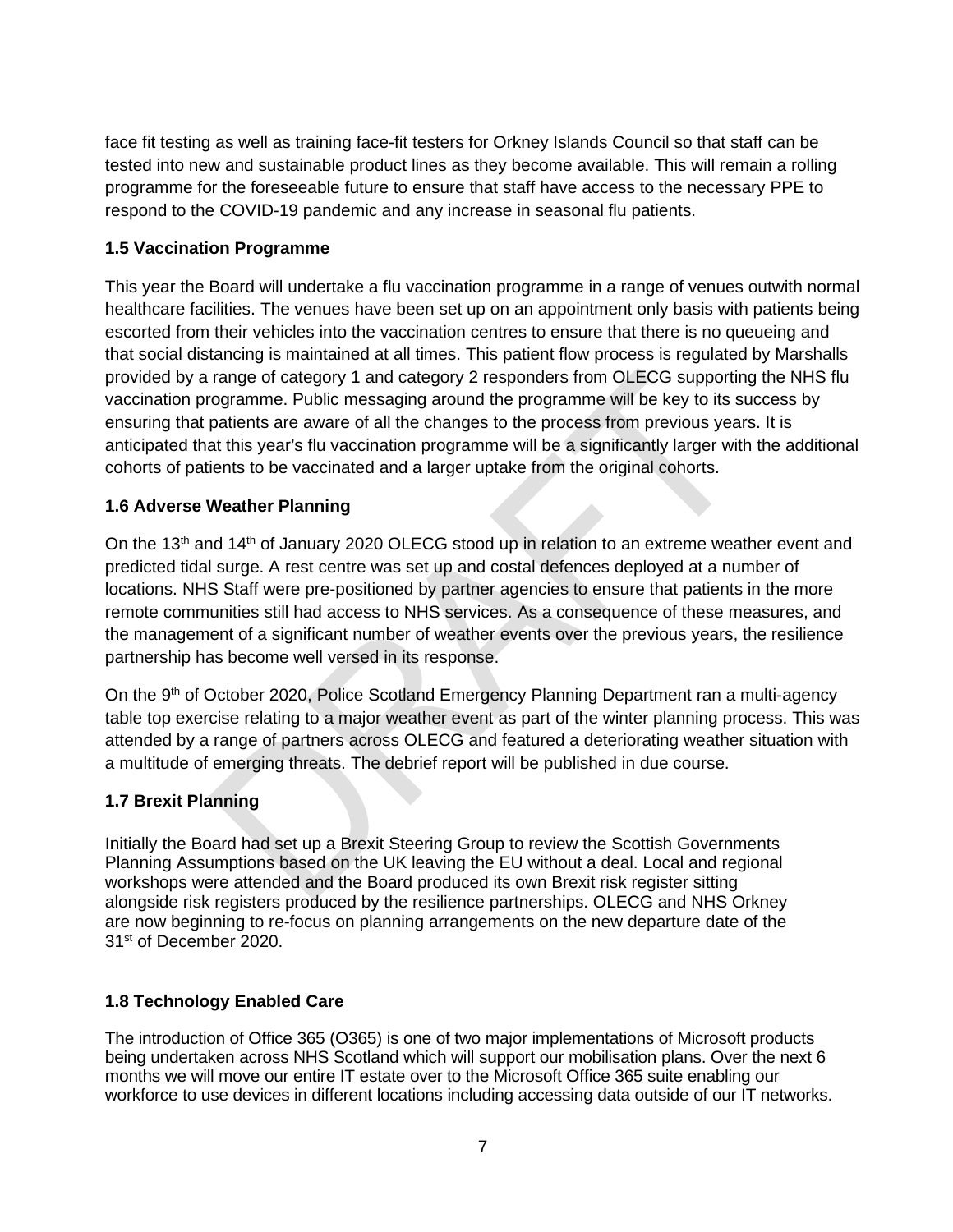The take up and use of Near Me in Orkney to date has been a fantastic achievement. As part of our winter plans the use of Near Me will continue and be rolled out to all health and social care services as well as the voluntary and community sector.

Building on our successes of Near me, we will undertake a test of change with the national Technology Enabled Care Programme to roll out remote blood pressure monitoring for newly diagnosed hypertensive patients from the Isles Network of Care GP Practices enabling more people to receive their care at home or in the community.

North of Scotland (NoS) eHealth Leads meet on a regular basis to establish regional solutions for community and clinical service improvements. This includes implementing the NoS care portal Care portal providing cross-Board Electronic Patient Records (EPR) to support GPs, and clinicians within secondary care with a single view of a person's health and care record.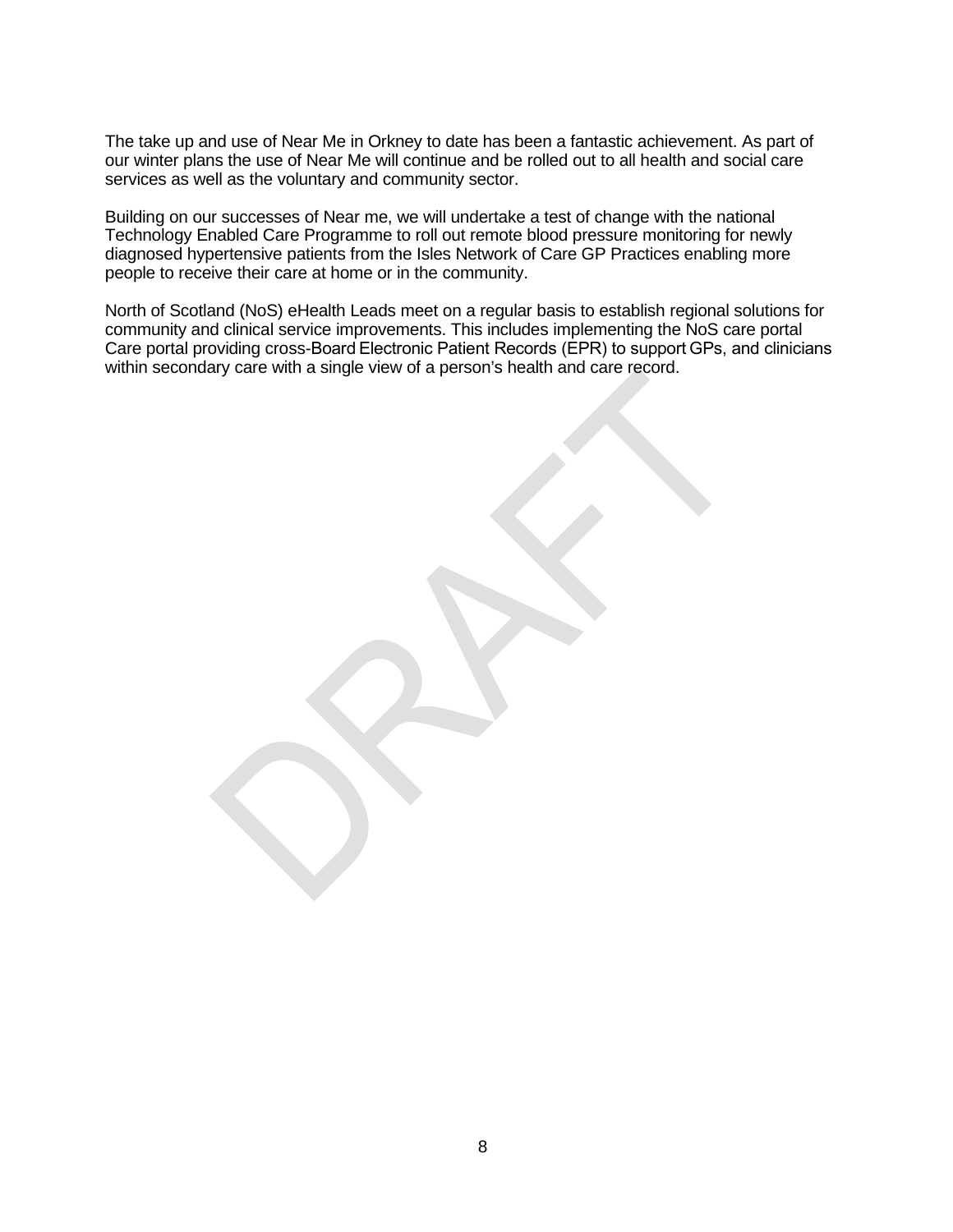## **SECTION 2. UNSCHEDULED/ELECTIVE CARE PREPAREDNESS**

#### **2.1 Hospital Overview**

The Balfour Hospital inpatient capacity is currently as follows:

| IP <sub>1</sub>         | 20    |
|-------------------------|-------|
| HDU                     | $2^*$ |
| IP <sub>2</sub>         | 16    |
| C19 Surge Unit          | 4     |
| <b>MHTB</b>             |       |
| Maternity               | 4     |
| <b>Acute Assessment</b> | 2     |
| C19 Ventilation Unit    | 2     |
| <b>Total</b>            | 51    |
| <b>Total C19</b>        | 6     |

To supplement the above a COVID-19 escalation plan detailing surge phases and associated bed numbers has been developed in line with Scottish Government requirements.

This gives a total of 51 beds of which 6 are allocate to the management of COVID-19. The new hospital facility, The Balfour, has all individual patient rooms with en-suite, allowing a higher degree of flexibility within this system at times of high occupancy/demand.

behavior from year to year, we experience variation from month to month as a result of the The average number of admissions each month to the Balfour Hospital is 345 (including day cases) with episode data by year being provided in Figure 1 below. Additionally, a summary of consultant led outpatient activity at the Balfour Hospital is provided in Table 1. As well as variable schedule of visiting services delivered in Orkney by staff from other Boards. The frequency of visiting service clinics is dependent upon demand as well as historical agreements and can be monthly to 6 monthly dependent on specialty.



Figure 1. Admissions to The Balfour quarter ending March 2014- December 2019 (Source: ISD - extracted October 2020)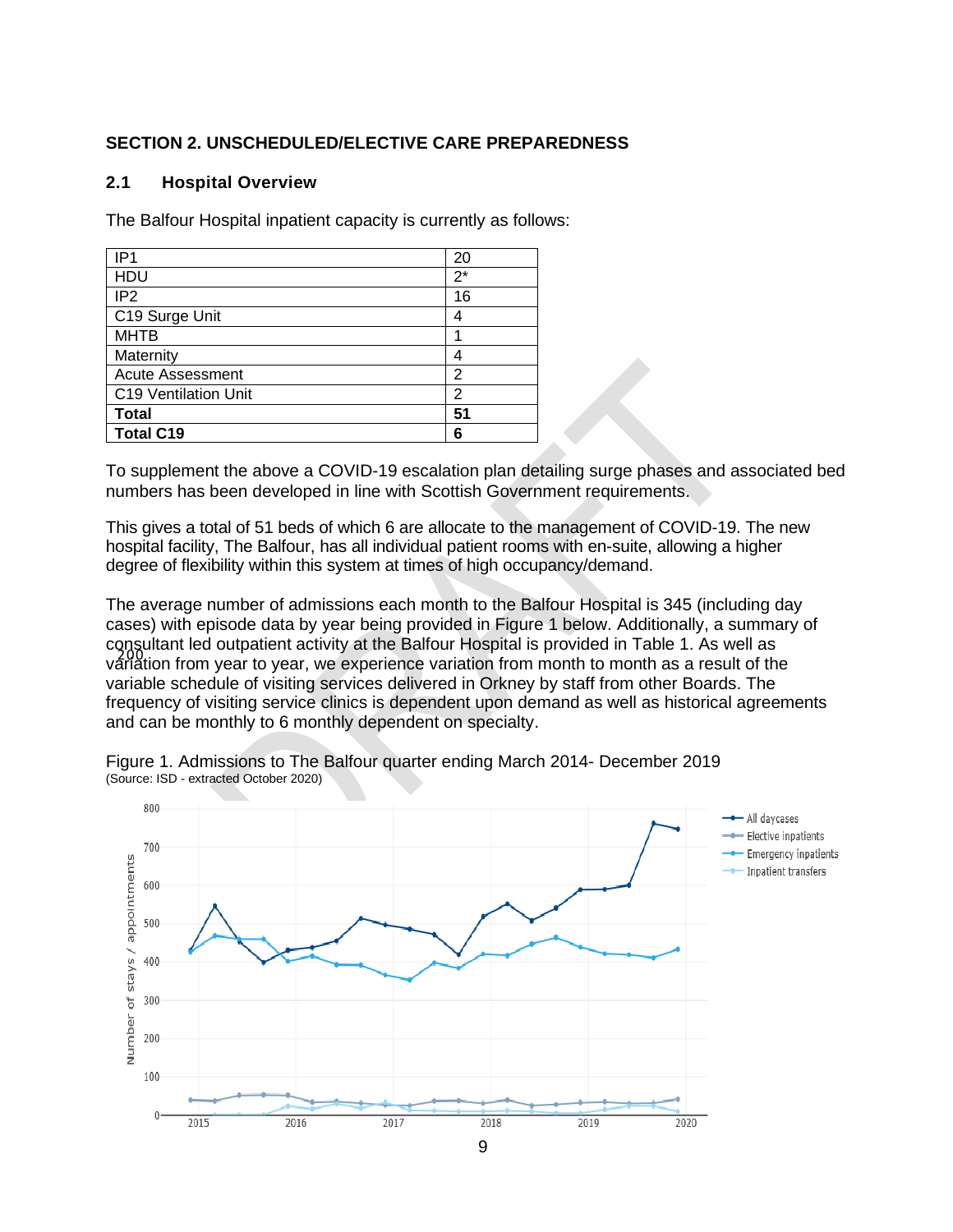| Year      | <b>New</b> | <b>Return</b> | <b>Grand Total</b> |
|-----------|------------|---------------|--------------------|
| 2014/15*  | 2029       | 3831          | 5860               |
| 2015/16   | 3990       | 7796          | 11786              |
| 2016/17   | 4111       | 7239          | 11350              |
| 2017/18   | 3862       | 7118          | 10979              |
| 2018/19   | 4125       | 7009          | 11134              |
| 2019/20** | 3220       | 5507          | 8727               |

Table 1. Consultant Led Outpatient Activity, The Balfour 2013/14 – 2019/20 (Source: ISD)

\*Data only includes Oct 2014 – March 2015.

\*\* Data only includes April 2019 – December 2019

Figure 2 provides an overview of Emergency Department attendances and compliance with the 4 hour standard during 2020/21. As can be seen from this chart NHS Orkney continues to achieve the LDP standard of 95% and seeks to obtain the 98% stretch aim in regards to the 4 hour target however this has become more challenging over time with a significant increase in attendances. Just over 6,600 ED attendances are expected annually and breaches of the 4 hour target are largely due to timely access to a senior decision maker (particularly in the OOH period when medical cover is more limited) and waits for CT reporting or lab results



Figure 2: *ED Waiting Times (% patients seen within 4 hours), 2020/21 to date (Source: NHS Performs)*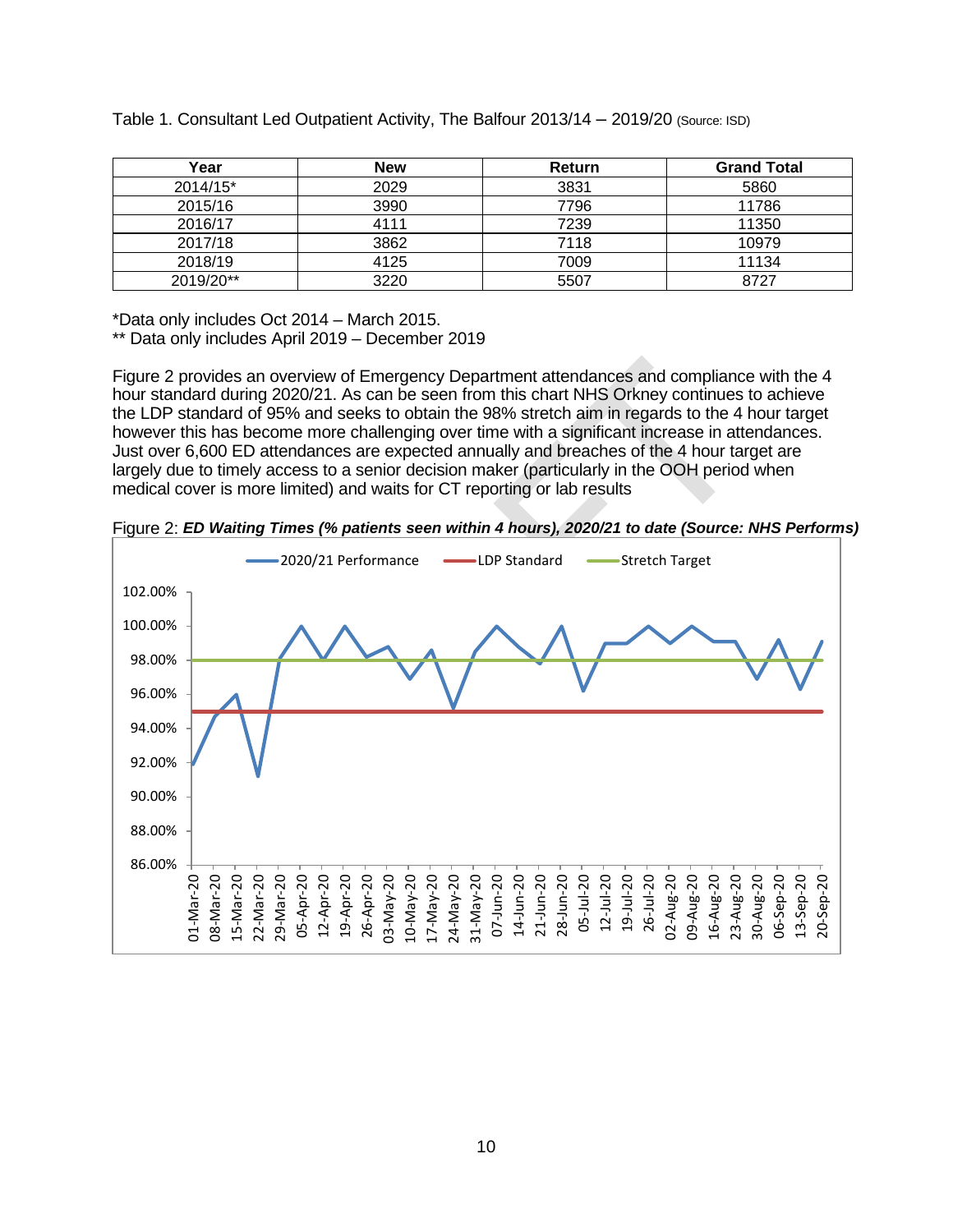

#### *ED Attendances, 2020/21 to date (Source: NHS Performs)*

Unscheduled care services in The Balfour are managed through a collaborative approach. NHS Orkney's Medical Director is the designated clinical lead for Unscheduled Care and works alongside the Board's Unscheduled Care Lead (Head of Assurance & Improvement) and Director of Nursing, Midwifery, Allied Health Professionals and Acute Services as well as the Chief Officer for the Orkney Integrated Joint Board to ensure management processes are in place to maintain an overview of all emergency and elective activity and to support patient flow across the whole health and social care system in Orkney. A dedicated Unscheduled Care Delivery Group to support this purpose is established including representation from all areas critical to maintaining unscheduled care performance. This group routinely considers and acts based upon performance and improvement metrics.

Within The Balfour, daily huddles and multi-disciplinary team meetings are used to support effective communication and the identification of emerging issues. An Escalation Policy is in place to support effective communication between wards and departments and enable issues to be responded to timeously as they emerge. This process is supported operationally by a designated senior nurse for flow management which is shared on a rota basis with the aim of maintaining an overview of inpatient capacity including liaison between off island facilities and community services to ensure timely access to care and support to facilitate supportive patient discharge. All breaches of the ED standard are reviewed to support the identification of themes and areas for improvement. Breaches of 8 hours or above are recorded on the Datix incident reporting system and are subject to full investigation to identify learning opportunities and the dissemination of best practice with reporting through to the Unscheduled Care Delivery Group who are directing improvement activities in line with the 6EA programme.

#### **2.2 Scheduled/Unscheduled Care**

Since migrating to the Balfour in June 2019, the level of scheduled care provided by NHS Orkney has increased to respond to increased waiting times and ensure the Board is able to meet the targets set out in its Annual Operational Plan and Waiting Times Improvement Plan trajectories. Whilst significant work has been completed to limit the impact this additional activity has on unscheduled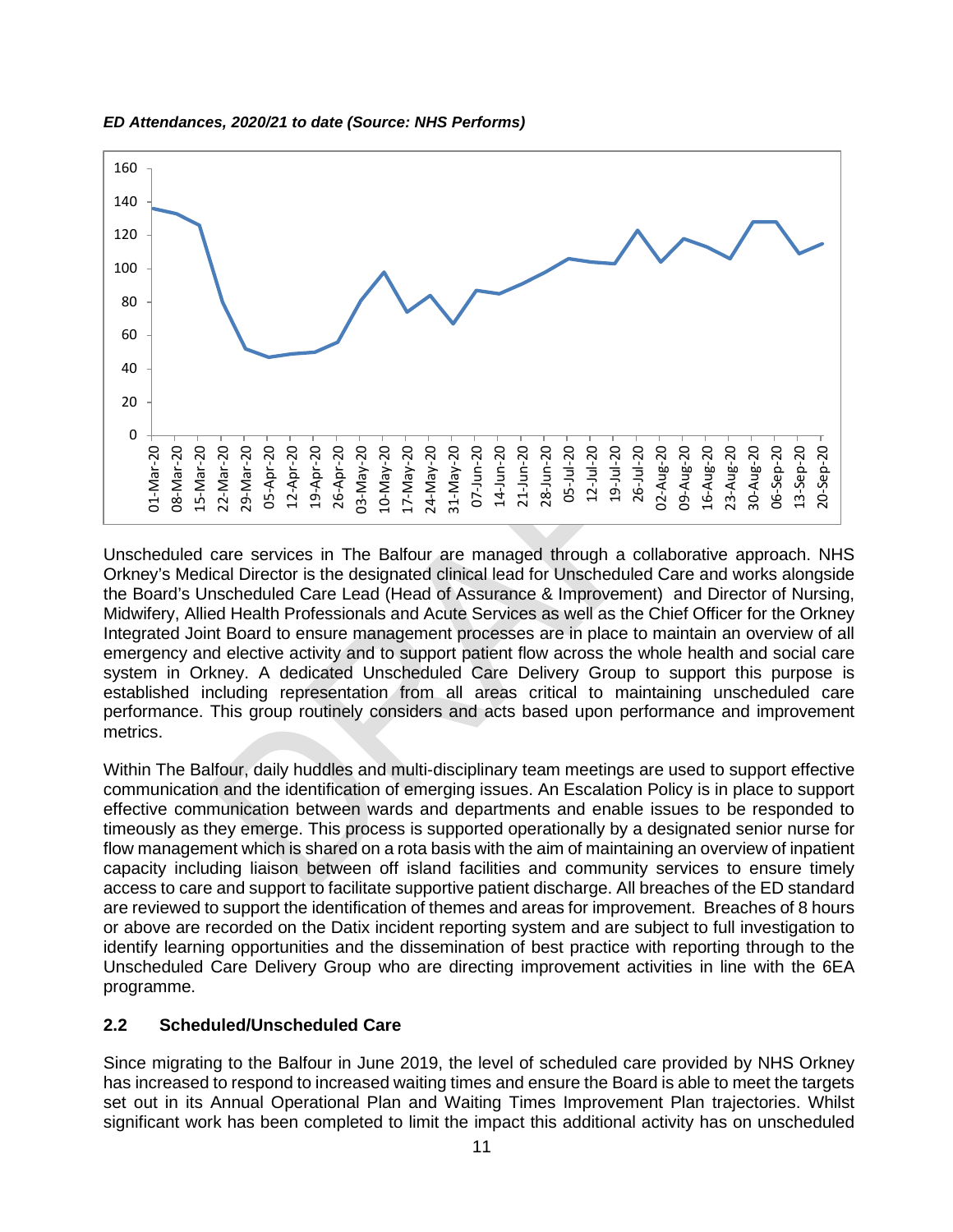care capacity, there is potential for this to have some impact on the availability of capacity within acute services. However, the new facility provides 2 theatres and an endoscopy suite thus significantly reducing the previous issue experienced within Orkney of being limited to one theatre on the old site with the resulting impact emergency presentations had on short notice elective cancellations. This is a very positive step forward for NHS Orkney which will ensure elective cancellation rates are minimised.

#### **2.3 Managing discharges and transfers from mainland hospitals**

Patients whose discharge has been delayed for non medical reasons are relatively few in number as a result of proactive communication and management processes between operational teams both internal across Orkney and externally with colleagues in NHS Grampian who provides the majority of NHS Orkney's off island secondary care provision. Figure 3 provides an overview of delayed discharges within the Balfour Hospital over the period July 2016 – April 2019.

Figure 3: Patients whose discharge has been delayed for non medical reasons, The Balfour, July 16 – July 20 (Source: ISD)



The trend shown above has continued throughout the year and no more than 2 delayed discharges are expected at any time within the Balfour in line with bed modelling undertaken for the new facility, including over the forthcoming winter period. A locally agreed Discharge Policy is in place which focuses on commencing planning for discharge at the point of admission. An audit on compliance with the policy is regularly undertaken and used to inform continuous improvements. All incidents relating to ineffective discharges are reported in the Datix system and investigated to identify opportunities for learning and improvement. Lessons learnt are shared through the Patient Flow Group and Quality and Safety Group as appropriate as well as operational dissemination to teams by team leads.

Health and Social Care Services are anticipating a higher level of transfers and discharges from acute mainland hospitals (Aberdeen Royal Infirmary - ARI in particular) as these providers prepare for the festive period and discharge patients back home. Our clinical flow coordination role and Orkney/Shetland Liaison Nurse in NHSO and NHS Grampian will liaise about the reduction in elective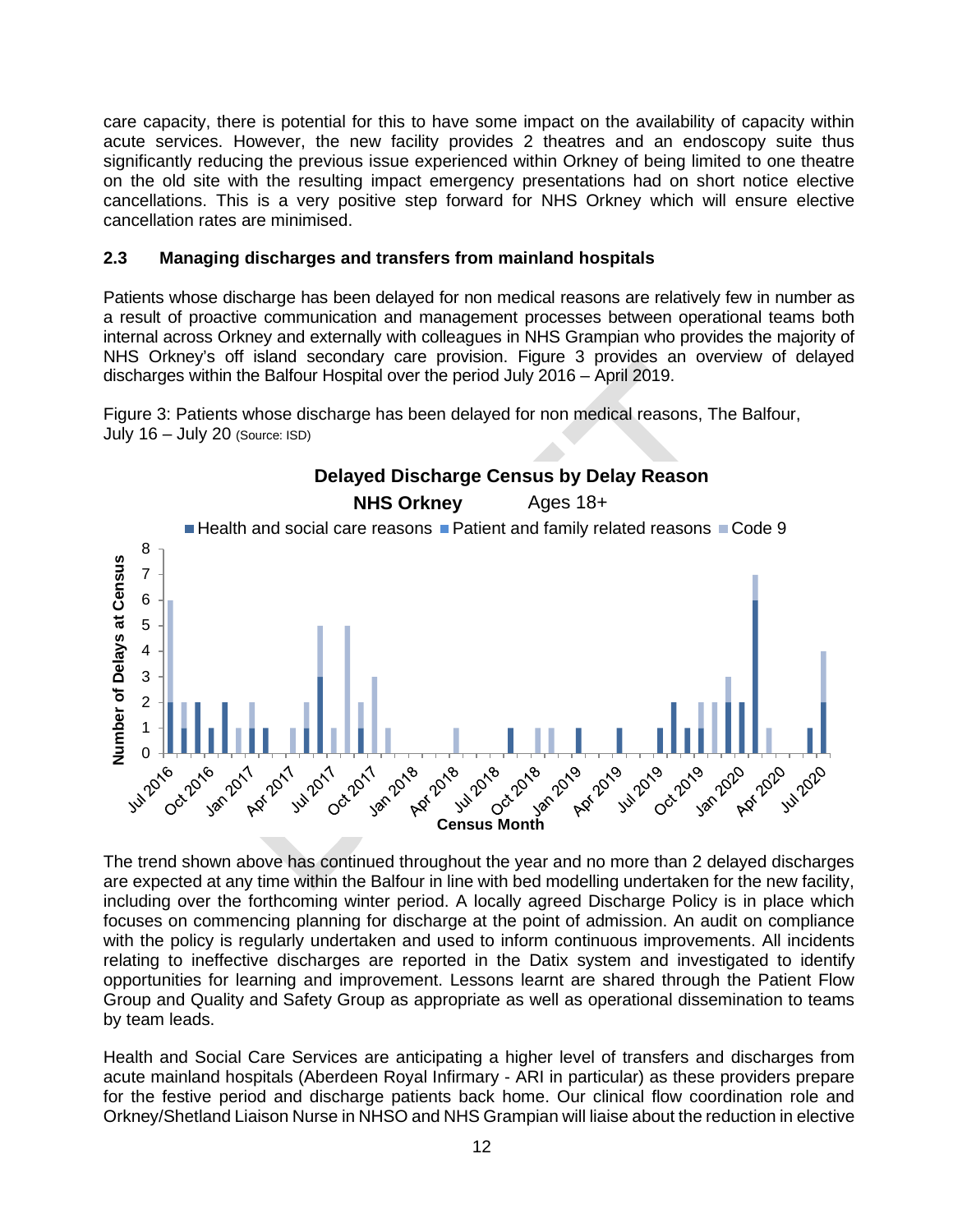admissions, the increase in discharges (if clinically appropriate) with appropriate plans in place, and transport arrangements. Good working arrangements are in place across health and social care services on island and off island secondary care providers to ensure the smooth and timely transfer for patients throughout the winter period.

If patients from ARI or The Balfour are to be discharged home, plans are in place to ensure that Community Nursing, Homecare, Community Mobile Responder Service, Intermediate Care Team, AHP services, Inpatient Teams and General Practice are involved in the discharge process and arrangements for a seamless transfer are as robust as possible. The support of local Housing service is also critical in many cases and therefore their early involvement in the process is also ensured.

Transport to the outer islands of Orkney is disrupted over the festive period and therefore there can be unavoidable delays for some patients. This is however considered as part of the discharge planning process and where possible alternative arrangements for transport or accommodation are made.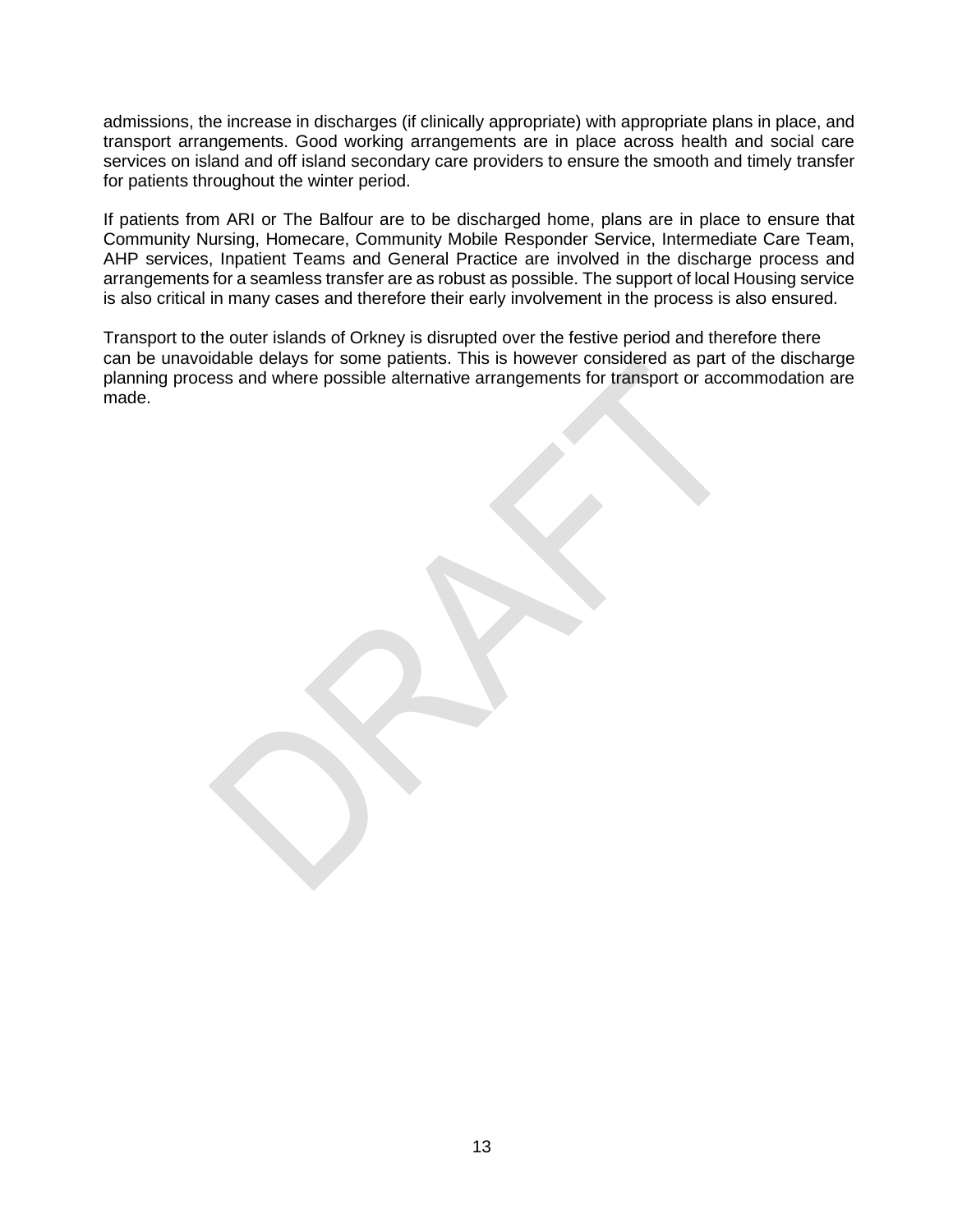## **SECTION 3. OUT OF HOURS & FESTIVE PREPAREDNESS**

#### **3.1 Festive Arrangements**

A full range of elective and supporting services is provided up to and including 24 December, with reduced on call services for 25 and 28 December. Similarly usual provision is in place up to and including 31 December with reduced on call services for 1 and 4 January. We do not anticipate any adverse impact on our agreed access trajectories for delivery of the out patients standard and TTG.

There is limited capacity to increase staffing numbers to cope with potential upsurge in patient numbers immediately beyond the festive period. Patient discharge through the daily safety huddle as well as the use of a limited pass system to allow some patients back to family environments also assists in this process.

Account has also been taken of Christmas revelries in the main town including what is known locally as 'Mad Friday'. Staffing levels will be slightly raised in anticipation in a spike in demand for services although given current restrictions it is likely that this will be much reduced from the level experienced in previous years.

Due to the ongoing COVID-19 pandemic there will be no Ba taking place on either 25 December or 1 January and therefore additional staff to respond to emergencies arising from this will not be required. Preparations are underway to ensure that all Out of Hours GP shifts and COVID Assessment Centre arrangements are covered from the period 24 December 2020 to 4 January 2021.

Service winter planning updates will also be provided through the OLECG meeting process in the autumn so that agencies can update their respective partners with regard to their winter preparedness

#### **3.2 Primary Care Out of Hours Services**

The Head of Primary Care Services will as part of her discussions with NHS Primary Care Contractors discuss and reinforce the contractual requirements for provision of care on key dates such as 24, 28, 31 December and 4 January. Confirmation has been received from some of the independent contractors indicating their willingness to support the NHS Board and alleviate any pressures on the OOH service at these critical times.

Patients will be advised to ensure supplies of repeat medications are ordered sufficiently for the holiday period, with Practices taking responsibility to promote this locally and NHS Scotland undertaking the national campaign with this advice as part of the message.

NHSO will provide the usual Out of Hours service during the 2 festive 4 day breaks although it should be noted that at this stage the OOH rota has not yet been fully confirmed. There will be a first and second on call for this period. NHSO has a standing arrangement with NHS24 that any Orkney calls that wait longer than 40 minutes will be passed onto the first on call GP who will make the decision to either deal with the case themselves or pass it on to the second on call. The Isles' GPs and Nurse Practitioners will provide an on call service over the festive period.

GP Practices will be encouraged to keep the days after re-opening after Christmas and New Year strictly for urgent, on the day appointments, to cope with patient demand after practices have been closed for the festive period.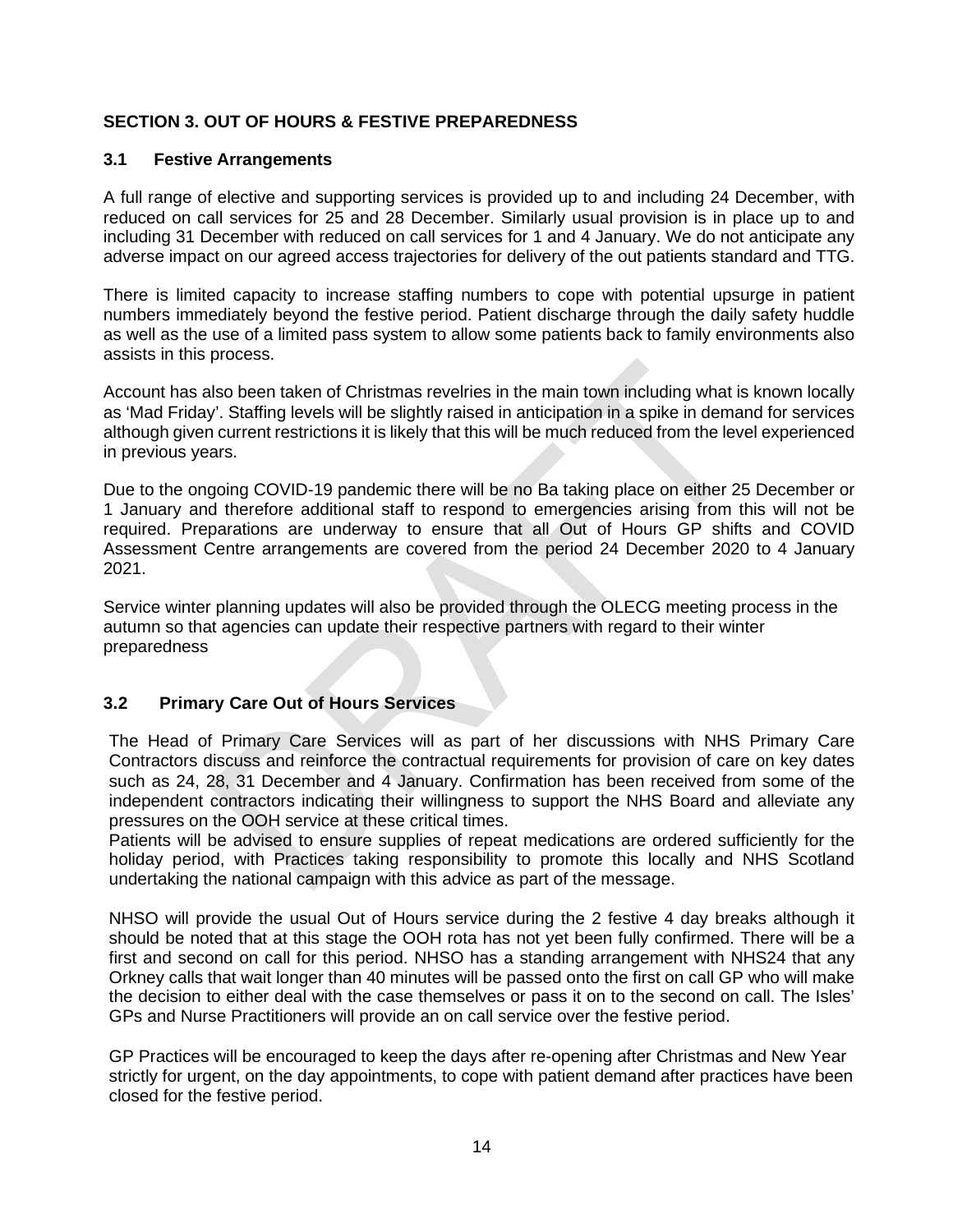Practices will be encouraged to ensure that all patients with high risk of admission over this period have EKIS (Electronic Key Information Summary) special notes in place to help OOH team and prevent unnecessary admissions EKIS will allow clinicians access to relevant data when the practice is unavailable. Anticipatory Care Plan's (ACPs) will be completed for people with significant COPD and Palliative Care plans for those with end stage disease.

All independent practices have opted out of providing out of hours care. NHS Orkney has invested in and provides an out of hour's service which uses NHS24 (via Highland Hub based in Inverness) for nurse triage.

NHS Orkney will continue to provide 24 hour access to our respiratory assessment centre over the festive period. Opening hours for our swabbing service will be reduced to correlate with our laboratory opening over the festive period.

# **3.3 Pharmacy Cover**

Community Pharmacy provision over the festive period is well tested and activity levels monitored each year. The community pharmacy rota has been drawn up to take this into account and will be well publicised.

The Emergency Department and the Out of Hours GP service have good access to an extensive range of essential medicines. The stock levels in all wards and departments of the Balfour will be adjusted appropriately over the festive period. There is extensive access to emergency medicines in the hospital during the out of hours period.

Community Pharmacies opening Hours for the Bank Holidays are:

| Name of<br><b>Pharmacy</b>      | <b>Address</b>                           | Fri<br>$25th$ Dec<br>2020 | Sat<br>26 <sup>th</sup> Dec<br>2020 | Sun <sup>27th</sup> Dec<br>2020 | <b>Mon</b><br>28 <sup>th</sup> Dec<br>2020 | Tues<br>29 <sup>th</sup> Dec<br>2020 | Wed<br>30 <sup>th</sup> Dec<br>2020 | <b>Thur</b><br>31 <sup>th</sup> Dec<br>2020 | Fri<br>1 <sup>st</sup> Jan<br>2020 | Sat 2 <sup>nd</sup><br><b>Jan 2021</b> | Sa 2 <sup>nd</sup><br><b>Jan 2021</b> | Mon 4 <sup>th</sup><br><b>Jan 2021</b> |
|---------------------------------|------------------------------------------|---------------------------|-------------------------------------|---------------------------------|--------------------------------------------|--------------------------------------|-------------------------------------|---------------------------------------------|------------------------------------|----------------------------------------|---------------------------------------|----------------------------------------|
| Dounby<br>Pharmacy              | Vetquoy Rd<br>Dounby                     | Closed                    | TBC                                 | Closed                          | 09:00 to<br>17:00                          | 10:00 to<br>13:00                    | 09:00 to<br>17:00                   | 09:00 to<br>17:00                           | Closed                             | <b>TBC</b>                             | Closed                                | 09:00 to<br>17:00                      |
| <b>WHB</b><br>Sutherland<br>Ltd | 74 Victoria Street<br><b>Stromness</b>   | Closed                    | <b>TBC</b>                          | Closed                          | 09:00 to<br>17:30                          | 09:00<br>to<br>17:30                 | 09:00 to<br>17:30                   | 09:00<br>to<br>17:30                        | Closed                             | <b>TBC</b>                             | Closed                                | 09:00<br>to<br>17:30                   |
| <b>WHB</b><br>Sutherland<br>Ltd | 43 Victoria<br><b>Street</b><br>Kirkwall | Closed                    | <b>TBC</b>                          | Closed                          | 09:00 to<br>17:30                          | 09:00<br>to<br>17:30                 | 09:00 to<br>17:30                   | 09:00<br>to<br>17:30                        | Closed                             | <b>TBC</b>                             | Closed                                | 09:00<br>to<br>17:30                   |
| <b>Boots Ltd</b>                | 51 Albert<br><b>Street</b><br>Kirkwall   | Closed                    | <b>TBC</b>                          | Closed                          | 09:00 to<br>17:30                          | 09:00<br>to<br>17:30                 | 09:00<br>to 17:30                   | 09:00<br>to<br>17:30                        | Closed                             | <b>TBC</b>                             | Closed                                | 09:00<br>to<br>17:30                   |

#### **NHS ORKNEY FESTIVE & NEW YEAR 2020/2021 OPENING TIMES (Community Pharmacies)**

These arrangements will be circulated to ensure NHS 24 & the OOHs GPs are fully sighted on opening hours in order to access patient medication during this restricted period.

The Pharmacy Department within The Balfour will be open on the Bank Holidays of the 28<sup>th</sup> of December and the 4<sup>th</sup> of January between the hours of 10:00 and 14:00 hours for the supply of medicines and to facilitate discharges.

There is no formal on-call provision for pharmacy staff within the Balfour, however service provision for out of hours medical information and guidance can be accessed through NHS Grampian OOH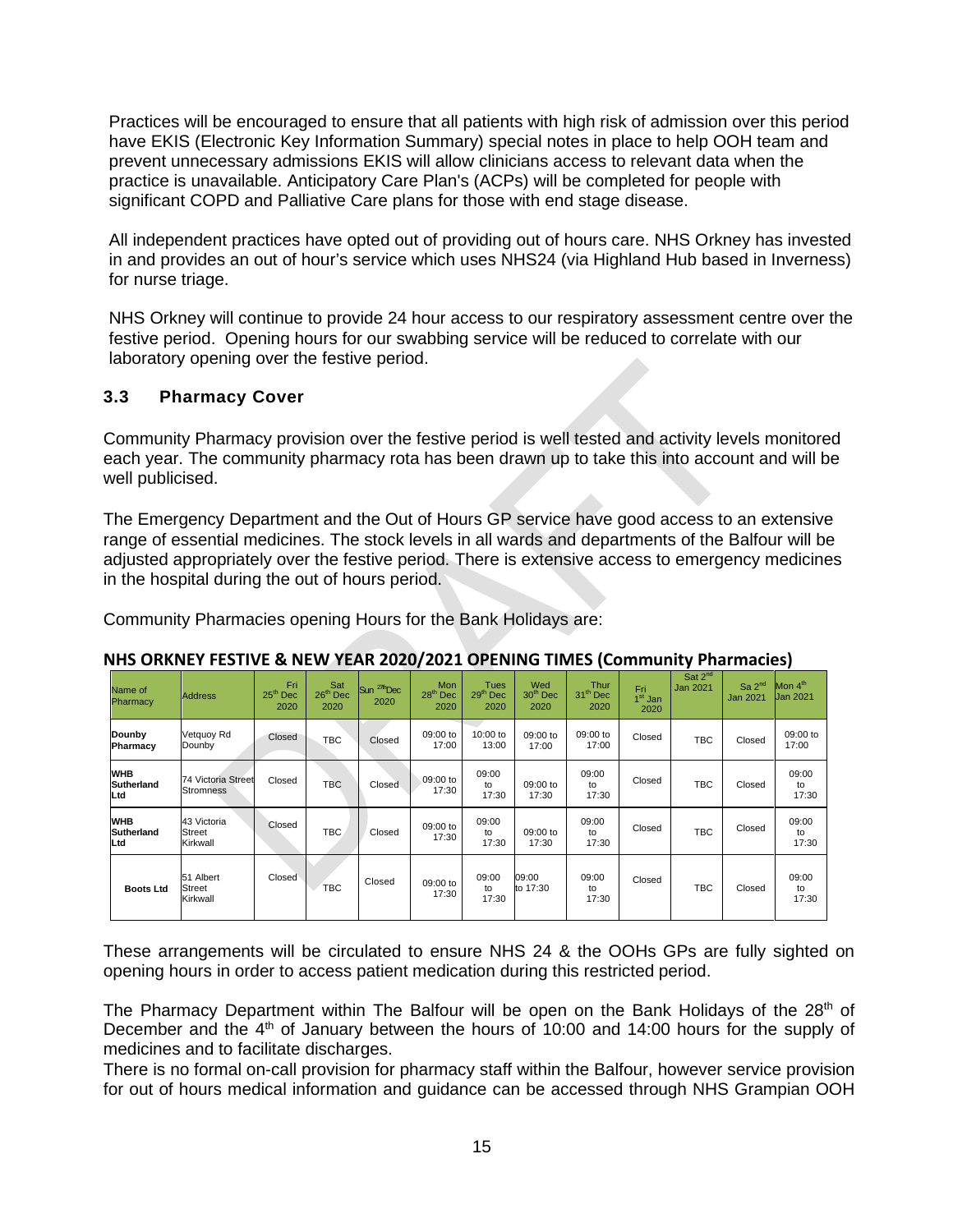service which operates on a 24/7 basis and can be contacted via the Balfour Switchboard service who hold the contact details.

Medicines can be obtained following the OOH access to medicines procedure: electronic copy available on Blog>Pharmacy & Prescribing>OOH

The Balfour Pharmacy Department is an integral part of the discharge process as outlined in our local Health and Care Discharge Policy. Pharmacy staff attend daily dynamic discharge meetings to facilitate the allocation of appropriate staff resource to support timely processing of discharges. Staff will work late or attend early to support additional work load associated with winter pressures or festive bank holidays. Pharmacy will receive discharge prescriptions or electronic notification of discharge at least two hours in advance of discharge from acute wards and 24 hours before discharge from other areas. The aim is to assist in making the discharge of patients as seamless as possible.

# **3.4 Dental Cover**

Public holidays and weekends are considered to be 'out-of-hours' and dental emergencies will be coordinated by NHS 24 via the Highland Hub. NHS Orkney will run an emergency dental service, to see appropriate cases once triaged by the Hub. The rota for the holiday period is in place.

Out with the weekend and public holidays, practices are expected to cover in-hours urgent care for their own patients. NHS Orkney will confirm this cover with local independent practitioners in advance of the holiday season whilst also taking into consideration the latest national Covid guidance.

Similarly, out with the weekend and public holidays, NHS Orkney will arrange in-hours cover for their own patients and those who cannot access care elsewhere. As above consideration will also be taken around latest national Covid guidance and patients will be asked to attend our most appropriate dental facility by contacting 01856 888258.

# **3.5 The Scottish Ambulance Service**

The Scottish Ambulance Service (SAS) are responsible for patient transport including transfer from the outer isles to hospitals on the Scottish Mainland and will decide on the most appropriate form of transport based on patient priority. The SAS air desk co-ordinates with a range of agencies such as the coastguard and if necessary the military in order to source available air assets. In severe weather when flying is beyond safe limits, the OIC Harbours Department can be contacted re the use of the inter isles ferries. Similarly in extreme cases Shetland Coastguard has lifeboat assets based Kirkwall, Stromness and Hoy which may be available to transport patients from the outer islands.

#### **3.6 Community Health and Social Care Services**

Adult, Children's and Criminal Justice Social Work services will commence the festive season out of hours period at 4.00pm on 24<sup>th</sup> December 2020, and reopen for business at 9.00am on 5<sup>th</sup> January 2021. Emergency out of Hours social work services can be contacted through Balfour Hospital on 888000 for the duration of the holiday period.

On  $29<sup>th</sup>$ ,  $30<sup>th</sup>$  and  $31<sup>st</sup>$  December a duty worker for social work and social care services will be contactable on 01856 886470 between 9am and 1.30pm each day: the ASW duty worker will liaise with care home and hospital colleagues and allocate any available vacancies. Referrals to the Telecare service will be checked for urgent new requirements once per day on 29, 30 and 31 December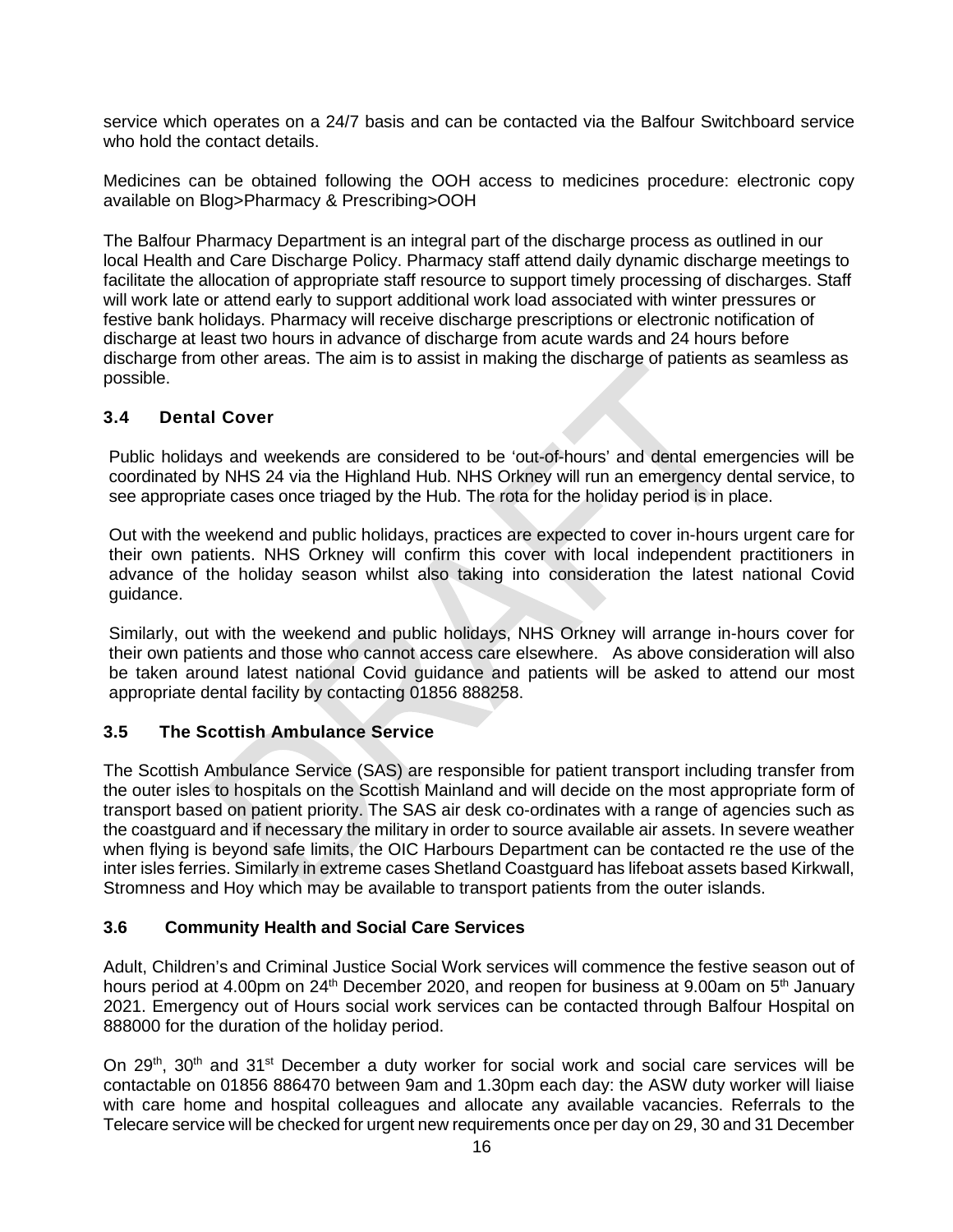also. The Responder and Homecare services will operate as normal, throughout the festive period. The Selbro Community Equipment Store will be closed from 25<sup>th</sup> December 2019 reopening again on Tuesday 5<sup>th</sup> January 2020. For urgent referrals and in addition a small supply of pressure relieving equipment is held in all GP Practices. For all Home Care enquiries please contact 01856 888390. Working arrangements will return to normality on 5th January 2020.

Mainland community nursing services will continue to provide 24 hr cover however there will be reduced staff on the public holidays. The level of staffing required will be reviewed by the Clinical Team Lead who will arrange cover to cope with the forecasted demand, this will be between 4 and 6 staff over the two teams. Weekend arrangements are unchanged as are Isles community nursing arrangements over the festive period.

Where older people require to be admitted into a residential care bed on discharge, in response to Scottish government Covid guidance whereby individuals are required to isolate for 14 days on admission to a care home, where this is not possible for some individuals who lack capacity and as a consequence would be unable to comply with the requirements as a consequence, additional services have been developed to support the required period of isolation and facilitate a timely discharge from an acute bed.

In response to winter pressures and the potential for a significant spike in Covid, the step up/step down facility, Brinkie's Wing at Hamnavaoe House would be re-mobilised to provide a rehabilitation and protect acute beds.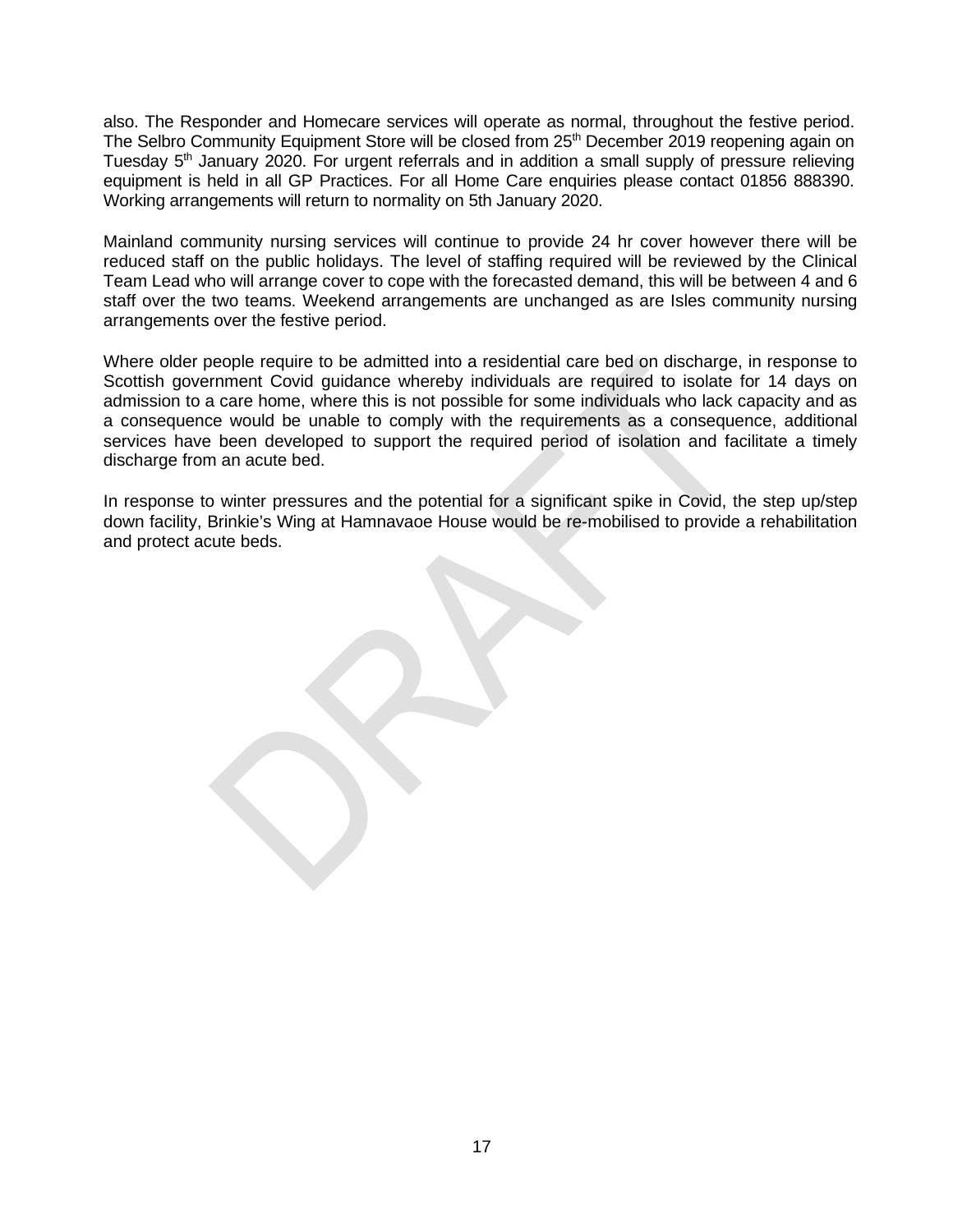# **SECTION 4. PREPARE FOR AND IMPLEMENT NOROVIRUS OUTBREAK CONTROL MEASURES**

#### **4.1 Infection Prevention & Control Team Preparedness**

The Infection Prevention & Control team (IPCT) has supported the implementation of the National Services Scotland, National Infection Prevention & Control Manual (2012) throughout the clinical areas which is available to all staff through their desktop NHS Orkney BLOG page, named Infection Control Services. There are direct links to all National and local documents with quick links ensuring the most up to date information is available to staff, including the Health Protection Scotland website [www.hps.scot.nhs.uk](http://www.hps.scot.nhs.uk/)

The Corporate Induction includes infection prevention and control information, supported with online LearnPro for NES Standard Infection Prevention & Control Education Pathway (SIPCEPS). Additional refresher training has been delivered to support COVID-19 as per Health Protection Scotland guidance. This has been rolled out to Care Homes and other services on request.

Daily 'huddles' facilitate communication. Where required, there is escalation to Board Directors. Any outbreaks of infection in hospital or community instigates an outbreak control meeting followed with public health information via NHS Orkney Comms.

Personal protective equipment is available on top-up and through pandemic stocks. Close monitoring of PPE continues in line with COVID-19 supply issues and BREXIT.

#### **4.2 Engagement with other Services**

Residential and supported accommodation services are well versed in how to deal with infection control outbreaks, however, to embed this further infection control outbreaks are continuing to be supported through enhanced education sessions and areas for improvement are identified and implementation supported.

Care Homes now have their own daily huddles and escalation processes in place supporting the CNO letter 17th May 2020 Enhanced Professional Clinical Oversight of Care Homes. This ensures appropriate clinical support is available for each care home in the Board area.

#### **4.3 Preparation for and Implementation of Norovirus Outbreak Control Measures**

Board procedures for the management of Norovirus and infection control are firmly embedded and supported by IPCT training. There is close working with local Infection Prevention and Control staff across all receiving units.

Staff are encouraged to take personal responsibility to ensure the wellbeing of patients and their colleagues through not attending work until 48 hours symptom free.

#### **4.4 Seasonal Flu testing**

Due to COVID-19, to ensure there is no contamination within the Emergency Department where point of care testing took place, since March 2020 testing for Flu is embedded through the laboratory department.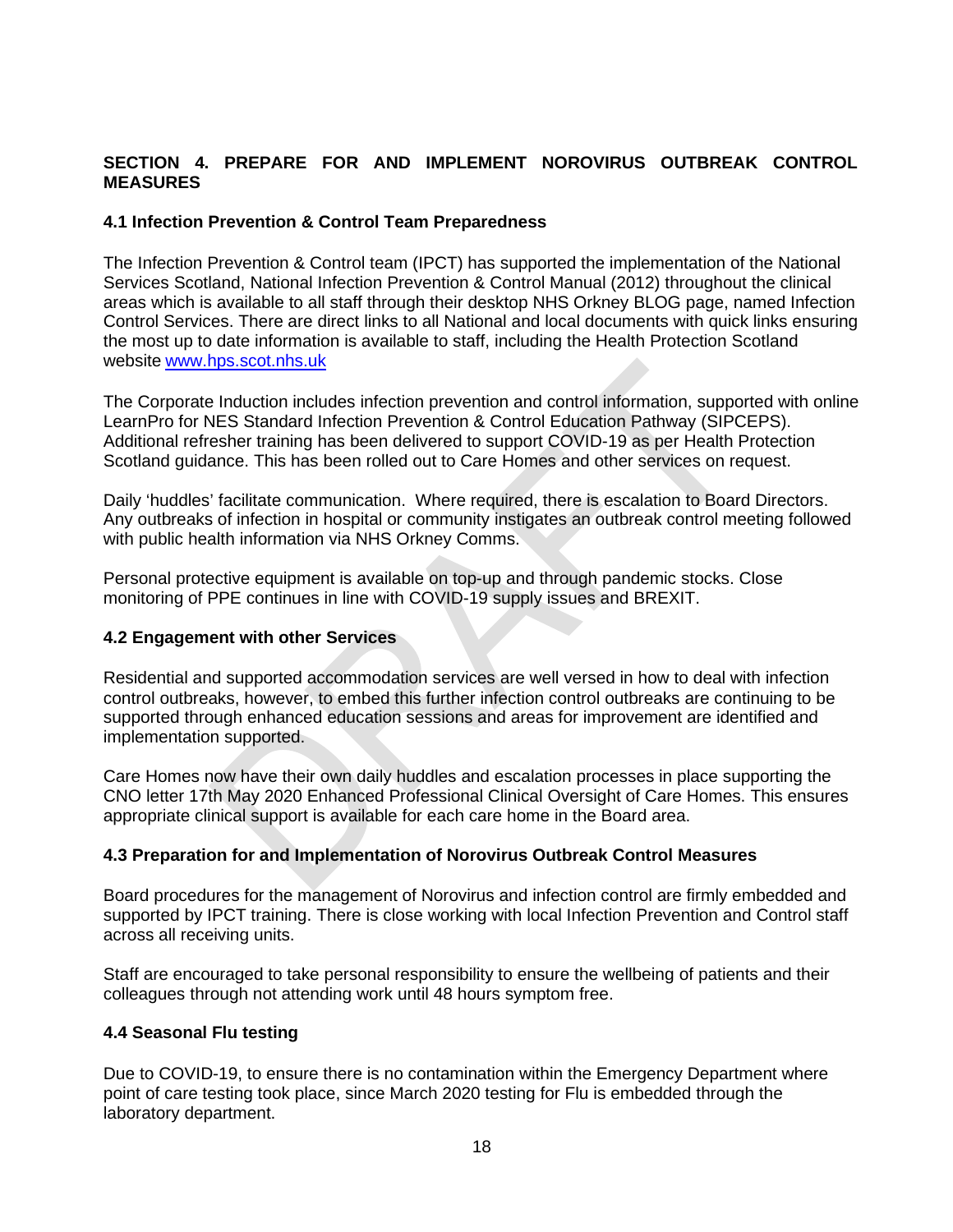# **4.5 COVID-19**

Novel coronavirus (COVID-19) is a new strain of coronavirus first identified in Wuhan, China. Clinical presentation may range from mild-to-moderate illness to pneumonia or severe acute respiratory infection. COVID-19 was declared a pandemic by the World Health Organisation on 12/3/2020.

A priority for limiting spread of COVID-19 is maintaining isolation of suspected and confirmed cases. To avoid unnecessary contact in healthcare settings, there is provision for community testing. This is supported by our local protocol for Community Testing of COVID-19.

Enhanced pathways for patient management and remobilisation of services i.e Green (low risk)/Amber (medium risk) and Red (high risk) are outlined in the 'COVID-19: Guidance for the remobilisation of services within health & social care settings; Infection prevention & control recommendations', available at

[https://assets.publishing.service.gov.uk/government/uploads/system/uploads/attachment\\_data/file/9](https://assets.publishing.service.gov.uk/government/uploads/system/uploads/attachment_data/file/910885/COVID-19_Infection_prevention_and_control_guidance_FINAL_PDF_20082020.pdf) [10885/COVID-19\\_Infection\\_prevention\\_and\\_control\\_guidance\\_FINAL\\_PDF\\_20082020.pdf](https://assets.publishing.service.gov.uk/government/uploads/system/uploads/attachment_data/file/910885/COVID-19_Infection_prevention_and_control_guidance_FINAL_PDF_20082020.pdf)

Provision has been made where practicable to support these pathways. Single room accommodation within IP 1 for green/low risk theatre cases who have been tested and self isolated prior to surgery. All other patients are considered to be in the amber/medium risk pathway unless suspected or confirmed COVID-19 positive patients who would be in the red/high risk pathway (this is the SURGE and Vent areas).

The Infection Prevention & Control Team have supported implementation of the guidance for reducing staff crossover. This is through reducing all crossover of staff between hospital, community and care home settings. In the event of high sickness within a care home, staff will be released to provide support.

Inpatients are continued to be screened as part of the over 70 testing programme for COVID-19 and testing prior to discharge to care homes.

#### **4.6 Outbreak Control meetings & reporting**

Early and effective response to an actual or potential healthcare incident, outbreak or data exceedance is crucial. The local Board IPCT and HPT should be aware of and refer to the national minimum list of alert organisms/conditions. See [Appendix 13](http://www.nipcm.hps.scot.nhs.uk/appendices/appendix-13-mandatory-nhsscotland-alert-organismcondition-list/) as per National Infection Prevention and Control manual (NIPCM) [http://www.nipcm.hps.scot.nhs.uk/chapter-3-healthcare-infection](http://www.nipcm.hps.scot.nhs.uk/chapter-3-healthcare-infection-incidents-outbreaks-and-data-exceedance/)[incidents-outbreaks-and-data-exceedance/](http://www.nipcm.hps.scot.nhs.uk/chapter-3-healthcare-infection-incidents-outbreaks-and-data-exceedance/)

All **new** Outbreaks, Incidents and Data Exceedance from now on should be recorded on this tool, and data extracts should be submitted to ARHAI Scotland as per the frequency for each incident type as outlined in the protocol. Data extracts should be sent to [NSS.HPSInfectionControl@nhs.scot](mailto:NSS.HPSInfectionControl@nhs.scot)

Locally the Public Health Department and Infection Prevention & Control Services monitor all areas affected by norovirus both in the community and hospital. The number of cases and number of departments closed within the hospital are captured and notified to Health Protection Scotland (HPS). In the event of an outbreak, meetings will take place daily and more frequently if the circumstances dictate. On a weekly basis Public Health will provide a routine statistical return for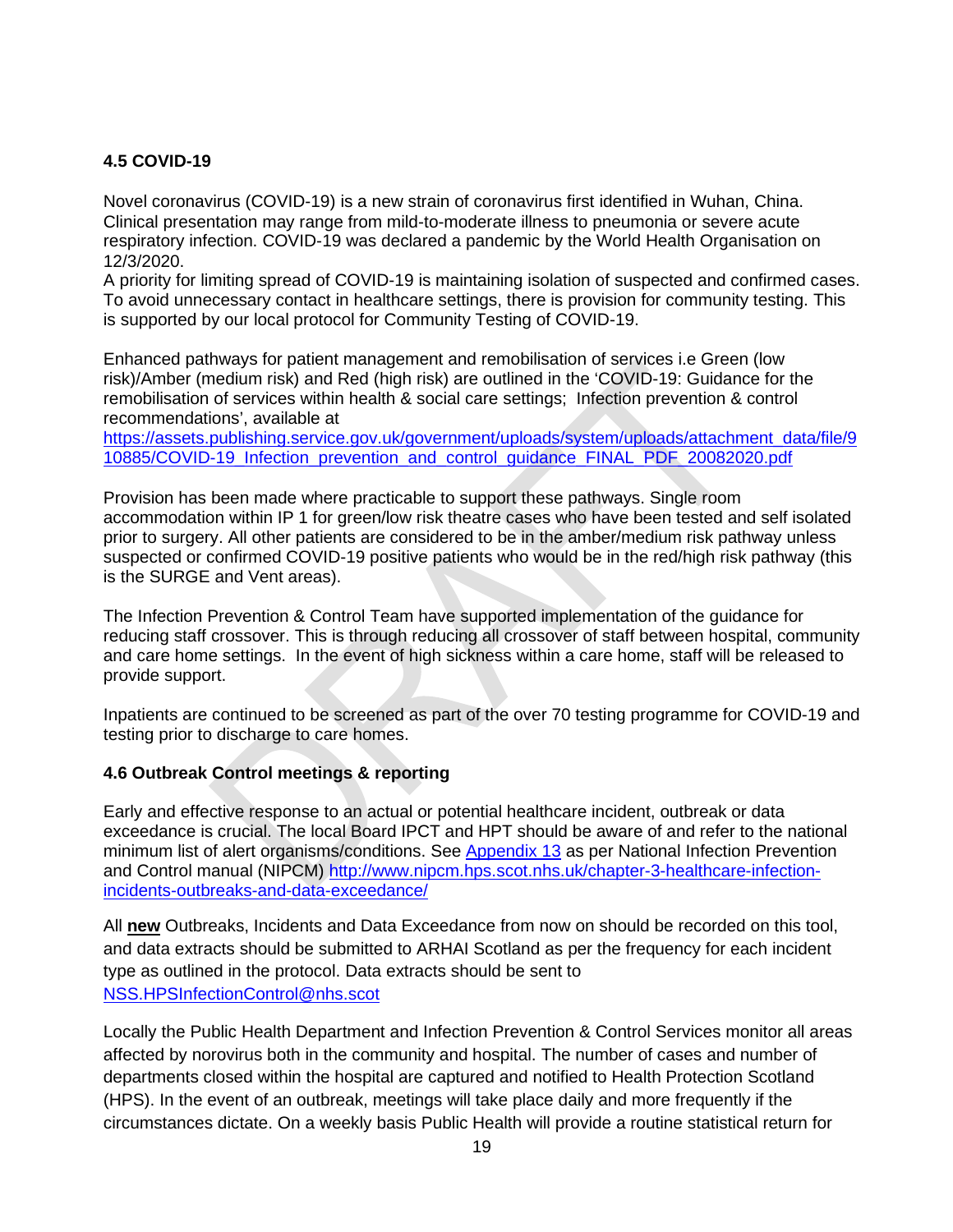HPS on normal business. As well as notifying the Senior Management Team, liaison will also take place with OIC and other bodies or agencies as soon as the local trigger factors indicate such to a response is appropriate.

# **4.7 IPCT Festive arrangements**

Whilst there are no formal on-call arrangements for IPCT over the festive period, Public Health provide advice and guidance through the 24/7 on-call system. The Public Health on call is currently provided through a tripartite agreement between the three island boards. Clinicians have access to the on-call microbiologist in NHS Grampian for specific infection and guidance on antimicrobial prescribing.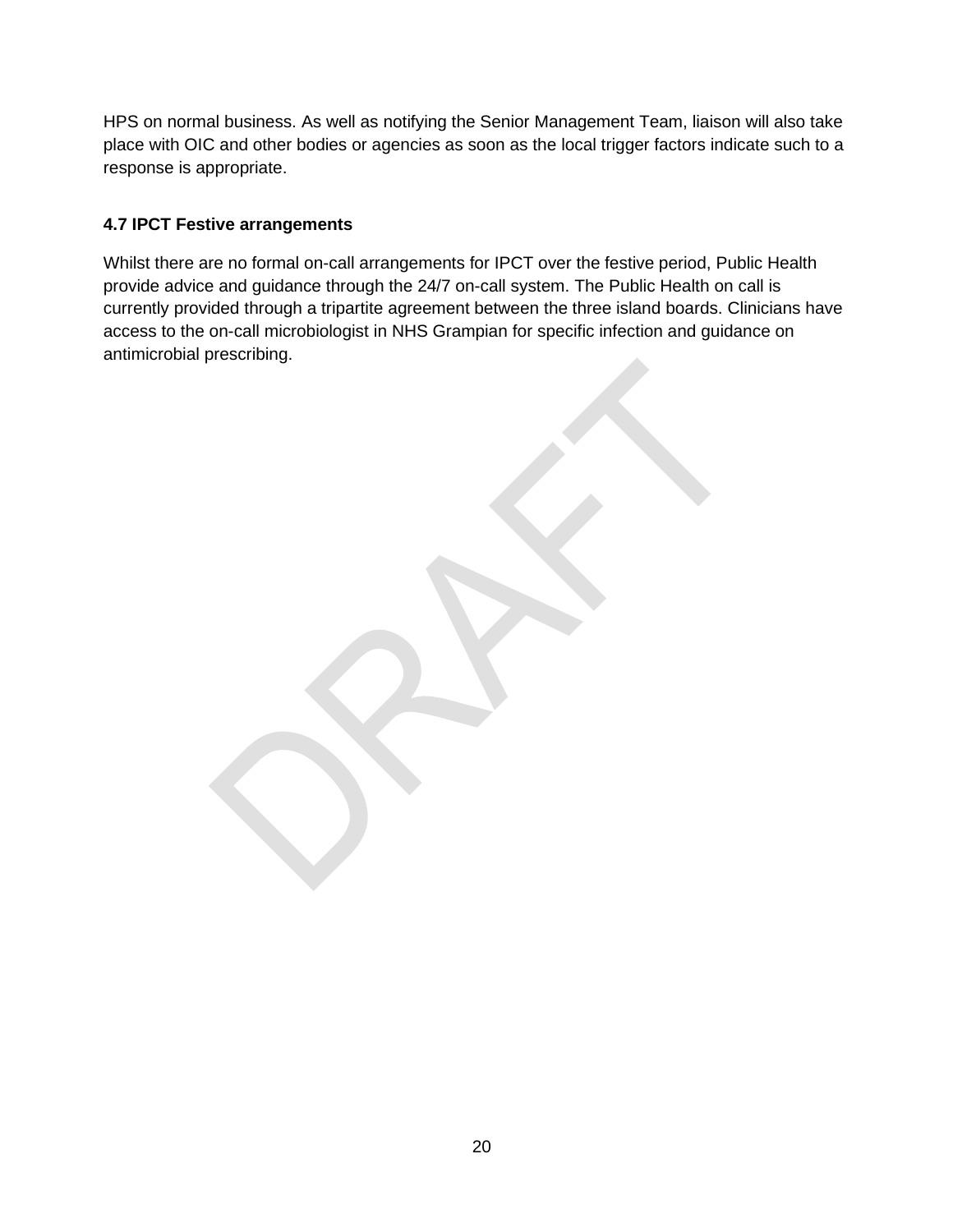# **SECTION 5. SEASONAL FLU, STAFF PROTECTION & OUTBREAK RESOURCING**

## **5.1 Predicted surge of flu activity**

Seasonal Influenza is a highly infectious disease caused by a virus. It occurs every year, usually in winter, and can make even healthy people feel very unwell. Infection usually lasts for about a week and is characterised by sudden onset of high fever, aching muscles, headache and severe malaise, non-productive cough, sore throat and a runny nose. In the young, the elderly or those with other serious medical conditions influenza can bring on pneumonia, or other serious complications which can, in extreme cases, result in death.

Influenza has an annual attack rate estimated at 5%-10% in adults and 20%-30% in children.

The virus is transmitted from person to person via droplets and small particles when infected people cough or sneeze. Seasonal influenza spreads easily and can sweep through schools, nursing homes, businesses or towns. When an infected person coughs the droplets get into the air and another person can breathe them in and get exposed. The virus can also be spread by hands contaminated with influenza virus. To prevent infection people should follow good tissue etiquette and hand hygiene practices.

During the 2018/19 influenza season, there were 17 confirmed cases of influenza in Orkney residents and one influenza outbreak occurred in a school which received support from the public health team.

The most effective way to prevent influenza and/or severe complications is vaccination. There were changes made to the delivery of the seasonal influenza vaccination programme for adults during the 2018/19 campaign:

- All adults aged 75 years or more were offered an Adjuvented trivalent inactivated flu vaccine (aTIV)
- All adults aged 65-74 years were offered a trivalent inactivated vaccine (TIV)
- Those aged 18-64 years with at-risk conditions, including pregnant women were offered quadrivalent inactivated flu vaccine (QIV)

Throughout the UK, the target for the adult seasonal influenza immunisation programmes is 75%, The uptake in 2018/19 in Orkney for people aged 65 to under 75 years was 69.7% (Scotland 69.3%) and for those aged 75 years and over it was 82.6% (Scotland 79.3%). For those at risk (excluding healthy pregnant women and carers) the uptake rate was 51.2 % (Scotland 42.4%). Seasonal influenza vaccines are offered to pregnant women by maternity services, the uptake for pregnant women not in a clinical at risk group was 39.1% (Scotland 44.5% and for pregnant women and in a clinical risk group was 59.1% (Scotland 57.4%)

The adult influenza vaccantion programme will remain line with 2019/20in Orkney all adults aged 65 years and over will be offered aTIV. A cell base quadrivalent inactivated vaccine (QIVc) will be available for individuals who are contraindicated to the egg based vaccines.

NHS Orkney will develop the programme and further publicise the benefits of immunisation through the local media. We aim to be above the Scotland average in 2020/21. Orkney Disability Forum will be informed of the dates of flu clinics so that they can arrange for extra buses to help increase uptake of the flu vaccine at GP practices.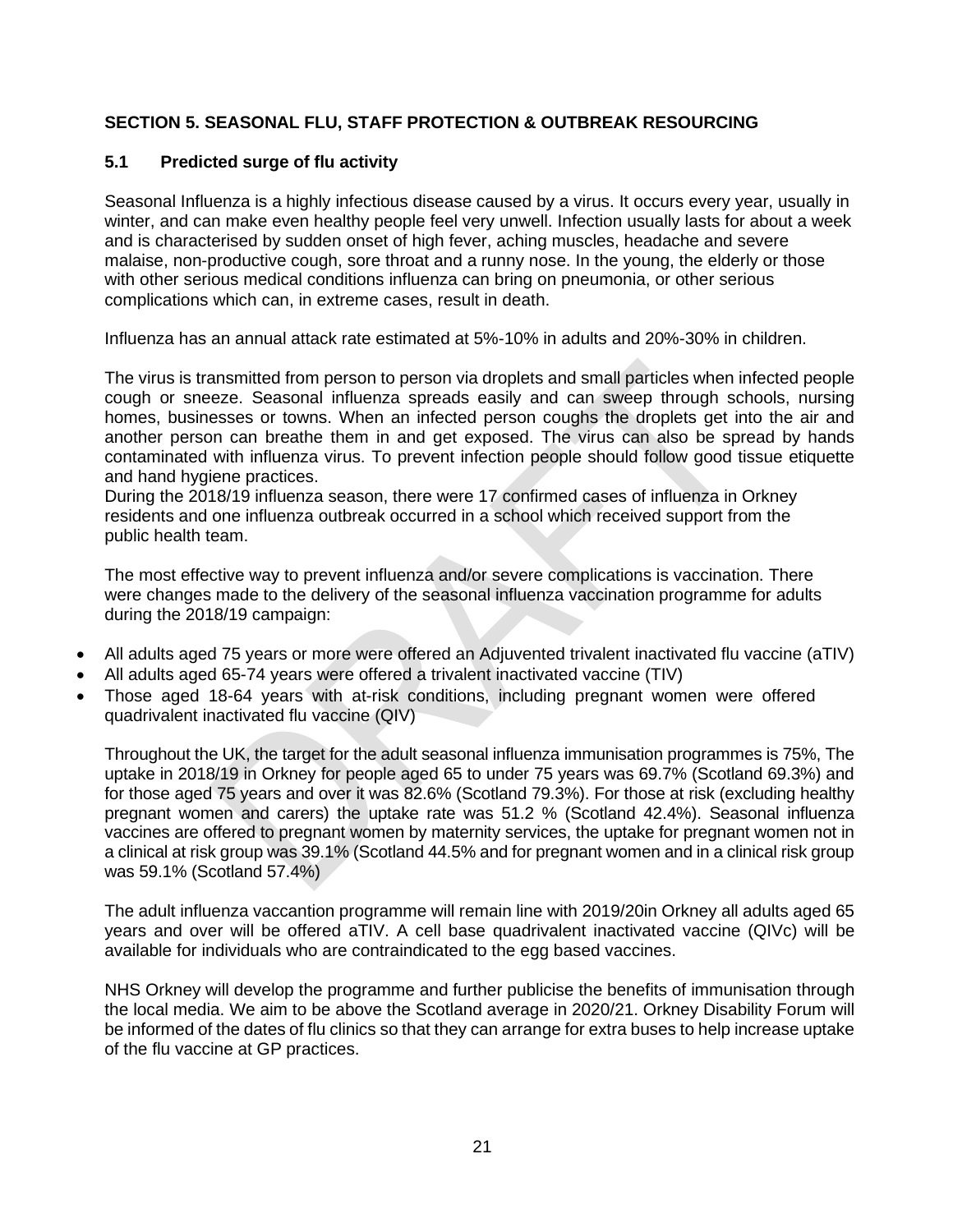The child flu immunisation programme is for all children aged 2-5 years through primary care and a school based programme for children in P1-7 arranged via Public Health. These children will be offered a nasal flu vaccine unless contra-indicated in which case they will be offered a qudrivalent inactivated influenza vaccine. The uptake target for immunising preschool children is 65%. The uptake in 2018/19 was 69.5% (Scotland 55.7%). For primary school children the uptake target is 75%, in 2018/19 76.7% of the children were immunised (Scotland 75%). Any primary school child who misses their school session will have the option to attend their GP practice for vaccination or to be mopped up during a later school session.

Health Protection Scotland provides four weekly updates of vaccine uptake rates via the flu portal.

# **5.2 Staff Vaccination Scheme**

The target for each health board is 60% of NHS staff involved in delivering care to be vaccinated. The seasonal flu immunization scheme was extended in June 2020 to cover all social care, home care, care home and private care staff.

Historically, the Occupational Health Department have worked collaboratively with the Public Health Department to be actively involved in promoting and delivering the seasonal flu vaccine to key healthcare workers. As per the CMO guidance, NHSO is committed to ensuring staff are offered and encouraged to take up the seasonal flu vaccine and making the flu vaccine as accessible as possible. This year due to pandemic restrictions, the vaccinations will be carried out in a variety of different places. Clinics are being set up out with the Balfour to reduce footfall into the Hospital. Clinics are being set up and staff are being asked to call to book a place, to ensure there is limited cross over of staff. A range of engagement techniques have been utilised including email, posters, booking appointments and ward/department visits. The established dates for immunisation clinics will also be widely circulated on staff information platforms. The flu programme will run from 1 October 2020 to 31 March 2021.

The vaccine will be offered to staff in as equitable and flexible a way as possible. It is anticipated that all senior clinicians and managers will be engaged from the outset of the campaign by sharing national resources regarding the role Flu vaccination plays in preventing the spread of the virus. Key messages should be reiterated to individual teams across the organisation with particular attention to the engagement of the staff in front-line areas.

#### **5.3 Staff Absence**

64% of NHS Orkney staff had the flu vaccination in 2019/20. The Occupational Health team worked hard to promote and engage with the workforce to improve the uptake, including targeting areas that had historically shown to have little uptake. This approach proved successful, enabling a consistency in staff absence across the winter period and lessons will be taken forward into the planning for this year and next.

NHS Orkney and Orkney Island Council Community Social Services staff are encouraged to have immunisation against seasonal flu. Under the auspices of the Occupational Health and Safety Committee the Public Health and Occupational Health Departments (Occupational Health Services are provided by NHS Grampian as part of a service level agreement) are working together to promote and deliver a staff vaccination programme with the aim of increasing the number of staff vaccinated. The Human Resources Department monitor absence rates closely and have established policies to promote attendance at work. Innovative approaches to increasing uptake and encouraging staff to be vaccinated will be utilised supported by role modelling by the Executive and Senior Management Team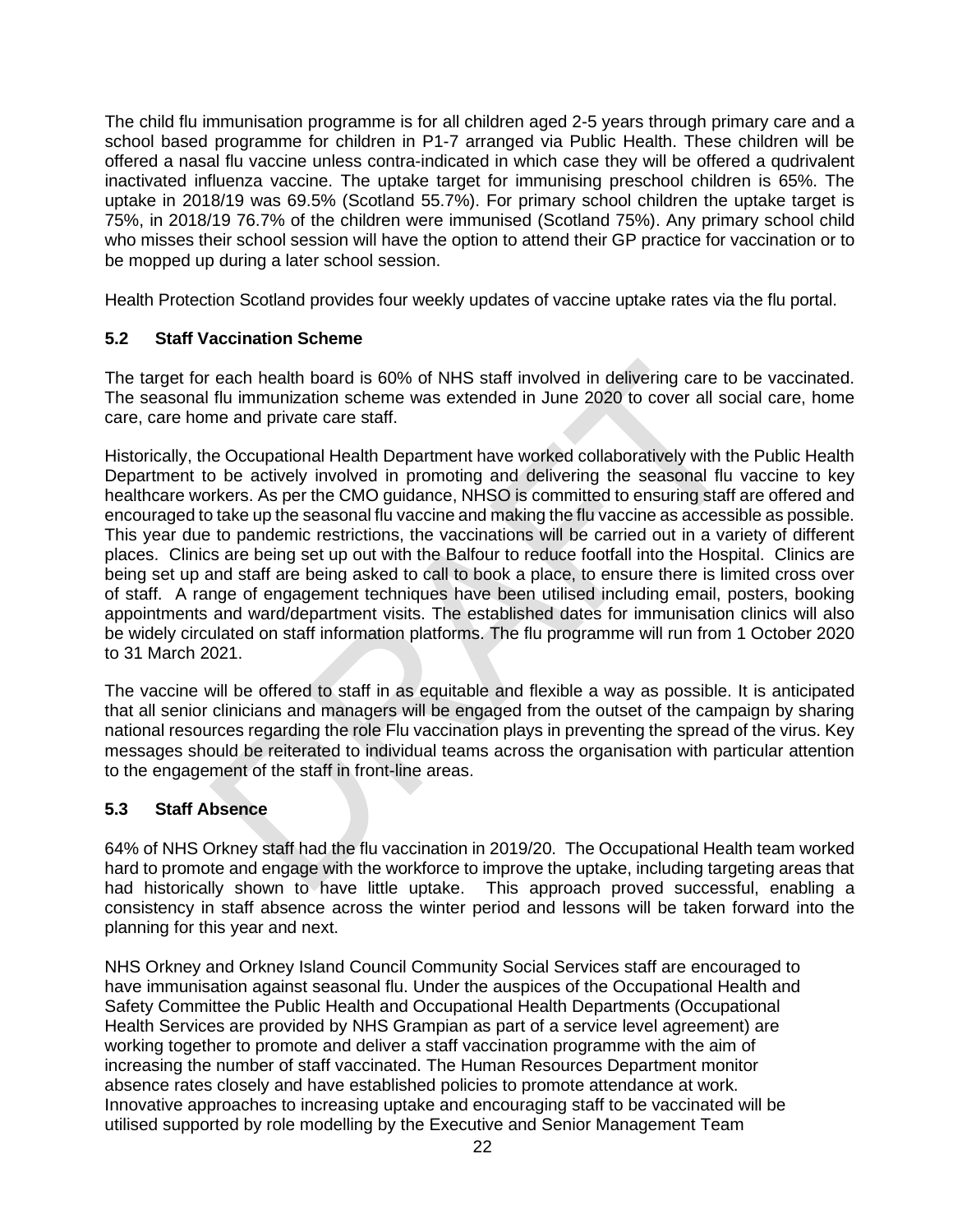# **SECTION 6. POINT OF CARE TESTING**

# **6.1 Point of Care Testing**

In 2019 a business case was completed to enable the introduction of Point of Care molecular testing for Influenza A/B and RSV, supported through NHS investment and Winter Planning funding. Implementation of this business case resulted in the procurement of two analysers, one based in the Laboratory and one in the Emergency Department, which provided rapid testing for 24/7 diagnosis.

The benefits included improved patient flow, the ability to increase discharge from the ED with a diagnosis, ensuring the appropriate use of antivirals and reducing inappropriate antibiotic use in those with known viral infections. Testing began in December 2019, but the analysers had to be withdrawn from ED in March 2020 because of the beginning of the COVID-19 pandemic. Due to similarities in presentation between Influenza, other respiratory conditions and COVID-19, the risk of infection of the equipment and the Point of Care room was regarded to be high and all testing was withdrawn to the Laboratory where specimen preparation could safely take place in the safety cabinet. Shortly afterwards the analyser manufacturers ceased production of their Respiratory/Flu test in order to incorporate COVID-19 into a new panel which was released shortly afterwards but was widely unavailable because of world-wide demand.

In the interim the remaining kits were still utilized to continue Flu testing up to September 2020, when the new panel incorporating COVID-19 was procured for use. This is currently being validated for use with the analysers and it is expected to be cleared for use by early-mid October 2020. This will give a diagnostic element for all elements of respiratory infection, including COVID-19, but use will need to be strictly focused because of the price of testing and the limited availability of tests. It is likely to find best use in diagnosis of patients being admitted through ED with acute respiratory symptoms. To that end, an agreed procedure is necessary to ensure appropriate testing in order to maximize the value of this resource. It is unlikely that Flu testing or COVID-19 testing will return as a point of care test unless one of the new technologies prove to be useful in that context.

# **6.2 COVID-19 Testing**

At the beginning of the COVID epidemic NHS Orkney had no local testing capability, but with the help of the Scottish Microbiology and Virology Network (SMVN) and National Services Scotland (NSS) PCR analysers were brought in early in April 2020 and testing began on April 20<sup>th</sup> 2020. This is still ongoing and to date over 2,500 tests have been performed locally. This testing concentrates on symptomatic patients and cohorts eligible for NHS testing, with surveillance testing of care homes and other groups utilizing the UK Gov Lighthouse facilities. For individual urgent tests turnaround time is around an hour, which rises to around 2-3 hours from receipt with batch testing. COVID testing capacity is around 48 tests per day sustained and 64 per day for short periods, but this has been hampered by reduction of allocation due to worldwide demand, which reduces this to around 25 tests per day. The tests are highly accurate and very sensitive and are among the most reliable available worldwide. As COVID testing is an entirely new stream of work which sits alongside continuing normal services it has been necessary to increase staff resources via agency staff, and this is expected to be necessary as long as current demand continues, and may need increased if testing is stepped up due to resurgence during winter or changes in testing pathways. There is also an 'overspill' route to send samples to ARI if needed, which has been occasionally utilized for the over 70s testing which is still continuing. In addition, it is hoped that local testing for COVID-19 antibodies will begin during October to help define previous infection.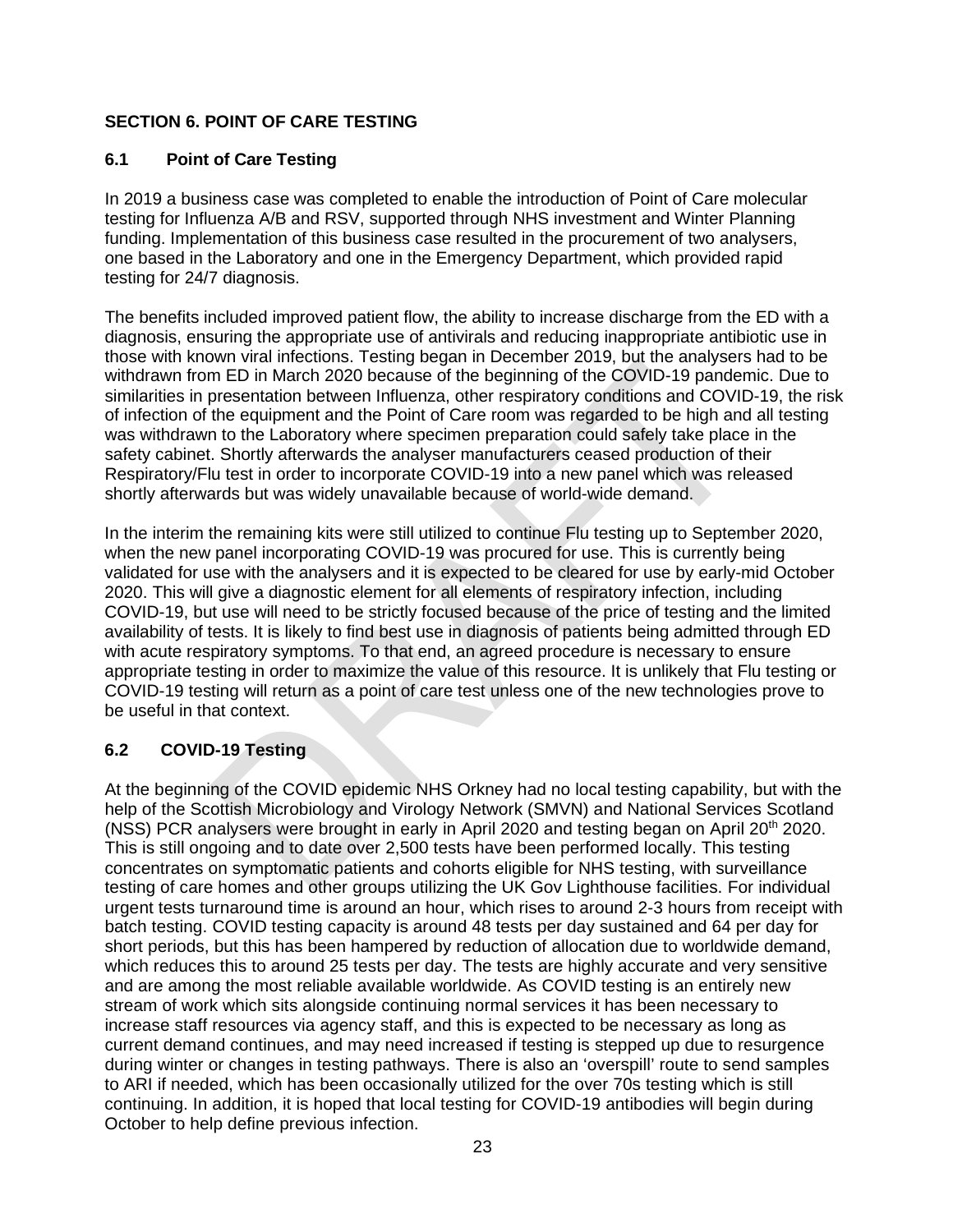Testing will soon be changing in a major way as different analysers are brought in during November to reduce the high cost of testing and allow capacity to be reached, albeit with an increase in turnaround time due to the nature of the testing. However, there will still be a capability to process clinically urgent samples, but in greatly reduced numbers of 2-3 per day. The various platforms mean that NHS Orkney has a resilient layer approach to testing, with will take the form of the BD Max analyser performing non-urgent testing, the Cepheid GeneXpert analyser performing urgent COVID-19 testing, and the Quiagen QiaStat-DX analysers providing Flu testing and a comprehensive diagnostic panel of 22 respiratory pathogens, including Influenza A+B, RSV, COVID-19, Rhinovirus, non-COVID Coronaviruses, Bordetella pertussis and others all available in a single test.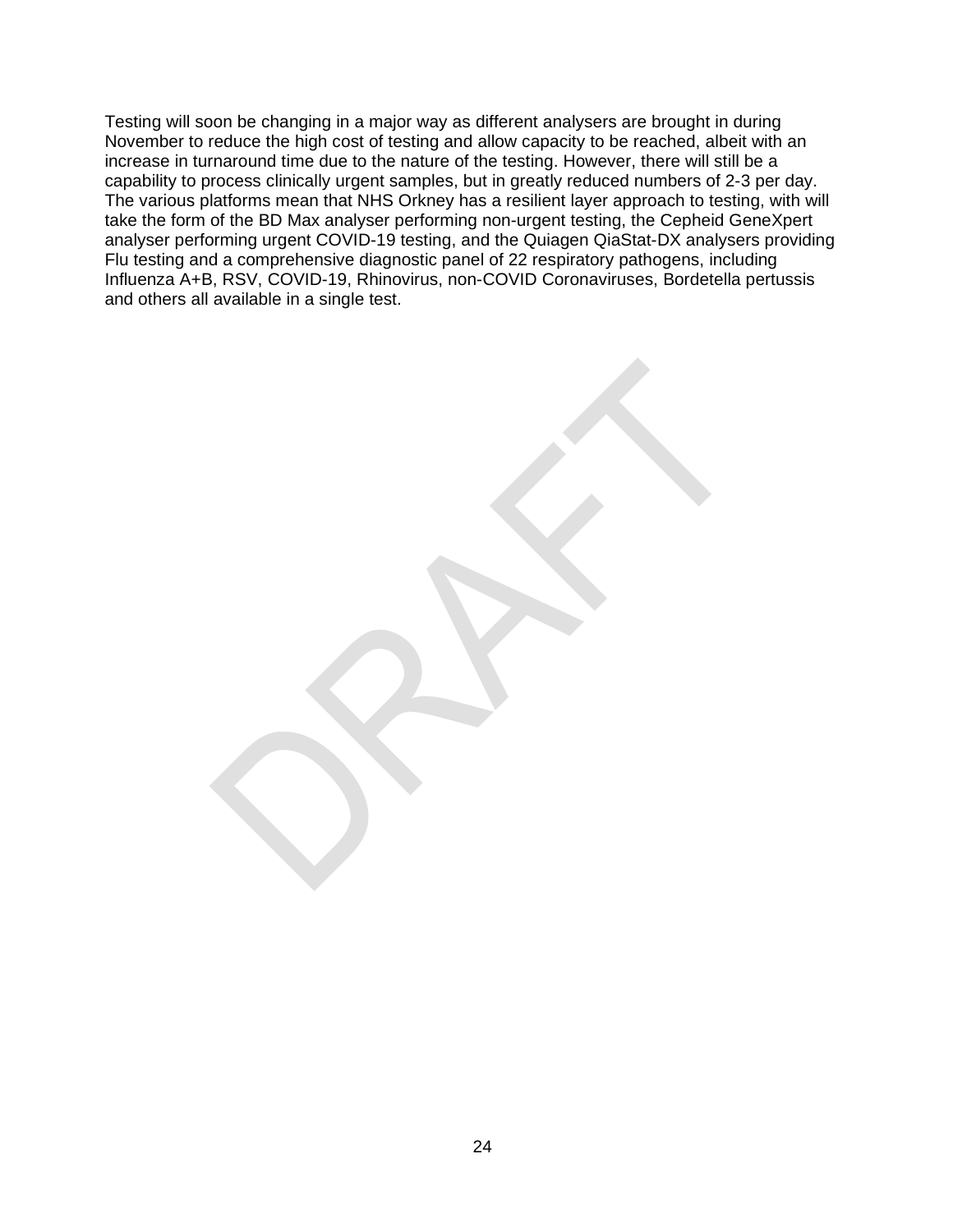# **SECTION 7 RESPIRATORY CARE**

## **7.1 Local Pathway**

Patients with respiratory symptoms can access care via NHS24 on 111 (24/7) and where appropriate, they will be offered a face to face assessment via the Covid Assessment Centre. Where a practice or clinician chooses to triage a patient and they identify the need for a face to face assessment, these can also be referred to the Covid Assessment Centre.

Patients who report symptoms that suggest serious disease should be referred urgently to secondary care. There is no local lead for Respiratory Medicine however clinicians are familiar with the local pathway for patients with different levels of severity of exacerbation and GPs can access advice from the hospital based Physician of the week to aid decision via Switchboard on tel: 888100. The care of patients affected by respiratory disorders is supported by off island secondary care provision in NHS Grampian via the Respiratory Medicine Unit. Referrals to this unit should be made via SCI Gateway.

Respiratory physiotherapy support is available to primary, community and secondary care services through referral to the Pulmonary Rehabilitation team at the Balfour.

# **7.2 Discharge Planning**

There is a Grampian based Respiratory Managed Clinical Network which has an active Facebook page providing regular updates and information. This can be accessed at <https://www.facebook.com/respiratorygrampian/>

#### **7.3 Prevention of Illness**

Information about keeping warm and well in winter is available on the OIC and NHS Orkney website and given opportunistically by primary care and social care staff. NHS 24 leaflets with a one point of contact number and when to contact NHS24 are to be widely distributed via healthcare professionals over the coming months. A multi-agency action plan is in place to reduce fuel poverty. Currently up to 30% of families in Orkney are living in fuel poverty. Many at risk properties have been assessed for energy efficiency and insulation. Advice on grants to insulate houses and installation of energy efficient heating systems is available locally.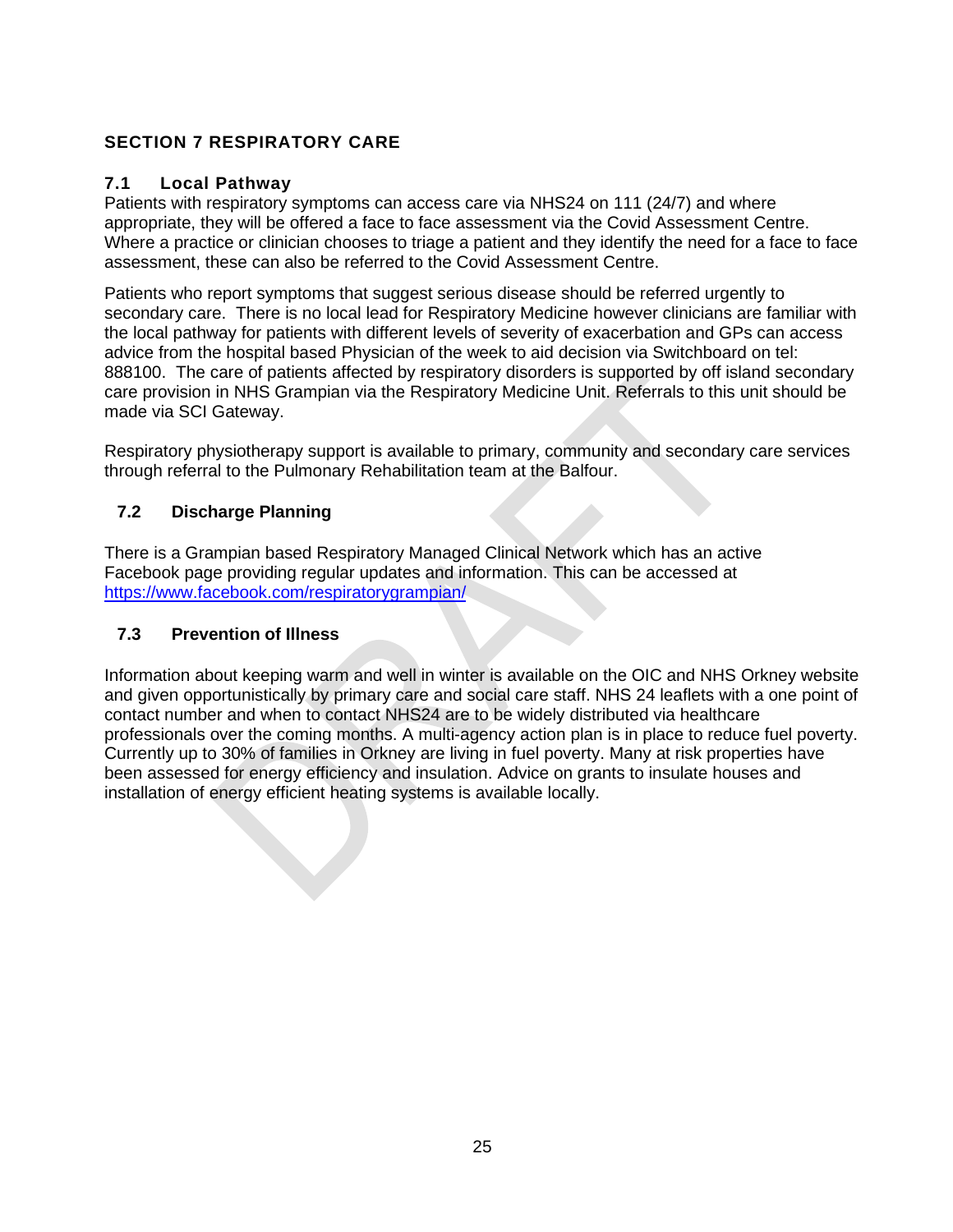## **SECTION 8. MANAGEMENT INFORMATION**

#### **8.1 Reporting Arrangements**

Effective NHS Orkney reporting lines are in place to provide the Scottish Government with routine weekly management information and any additional information that might be required on an exception/daily basis. Information will be obtained from the Trakcare system following real time data entry in regards to admissions, transfers and discharges. Effective reporting lines are also in place to provide the SG Directorate for Health Workforce & Performance with immediate notification of service pressures that will disrupt services to patients as soon as they arise.

#### **Balfour Hospital Overview – Festive Period**

| Date                                                           | Action                                                                                                                            |  |  |  |  |
|----------------------------------------------------------------|-----------------------------------------------------------------------------------------------------------------------------------|--|--|--|--|
| 24 December 2019                                               | Last elective list, extra surgical clinics for urgent cases will be<br>scheduled as required.                                     |  |  |  |  |
| 25 December 2020 to 26 December<br>2020 and 1 - 2 January 2021 | Surgical Teams emergency cover only.                                                                                              |  |  |  |  |
| 24 December 2020 to 3 January 2021                             | Out of Hours Duty Social Worker accessed via Balfour<br>Hospital switchboard.                                                     |  |  |  |  |
| 25 & 26 December 2020 and 1 & 2<br>January 2021                | CDU will be closed. There will be one staff member available<br>if required to process items if required.                         |  |  |  |  |
| 31 December 2020                                               | Day surgery trolleys available for Emergency Department if<br>needed.                                                             |  |  |  |  |
| 3 January 2021                                                 | Elective surgery resumes.                                                                                                         |  |  |  |  |
| 24 December 2020 to 3 January 2021                             | Bed management (huddle) meetings to be held daily and bed<br>status checked three times daily and escalated<br>as<br>appropriate. |  |  |  |  |

#### **8.2 Management of minor disruption/incident**

There are occasions where incidents are anticipated to be relatively short lived and may not after consideration from the NHS Orkney Chief Executive/Medical Director/ Senior Manager on Call require the setting up of an Incident Management Team (IMT). However it is good practice to establish a co-ordinating group from a core number of individuals whose service delivery may be affected by a disruption/incident.

Representation on this group will be on a case by case basis and will be facilitated virtually via Microsoft Teams wherever possible to reduce the risks associated with face to face contact. Clear recording processes are essential and the group will ensure that Sit-Rep forms are circulated on an hourly basis initially to the Chief Executive, Medical Director, Director of Public Health and Senior Manager on Call so that Senior Management are fully sighted on any ongoing incidents relating to the Winter Plan and can thus make the decision to escalate to a meeting of the full IMT if required. In addition the sub-group will follow a fixed agenda and be formally minuted. The group will complement the IMT by gathering information and resolving lower level incidents. It should be noted that the IMT core and processes are documented within the NHSO Major Incident and Emergency Plan.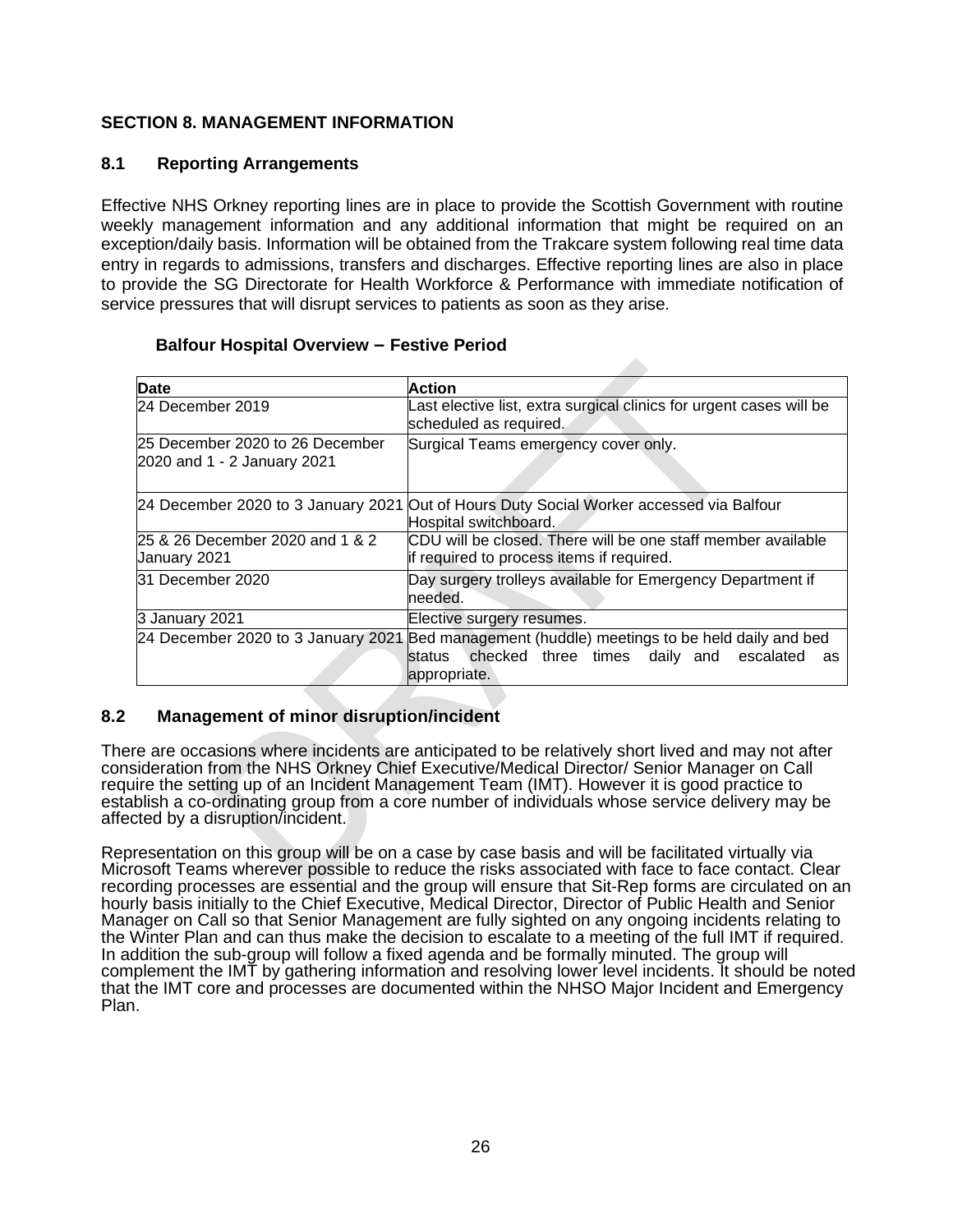# **8.3 Risk Assessment**

|                                                                                                                                                  | <b>Risk</b>                                                                                                                                                                                                                                                                                                                                                                | <b>Lead and Timescale</b>                                                                                                                                                                                                                                                                                                                                                                                                              |                                                            |  |
|--------------------------------------------------------------------------------------------------------------------------------------------------|----------------------------------------------------------------------------------------------------------------------------------------------------------------------------------------------------------------------------------------------------------------------------------------------------------------------------------------------------------------------------|----------------------------------------------------------------------------------------------------------------------------------------------------------------------------------------------------------------------------------------------------------------------------------------------------------------------------------------------------------------------------------------------------------------------------------------|------------------------------------------------------------|--|
| 1. Potential for patients to not<br>know who to turn to in order to<br>access services, particularly<br>during the festive period.               | 1. Emergency Department unable to<br>manage increase in demand.<br>2. Switchboard becomes<br>overwhelmed in festive periods                                                                                                                                                                                                                                                | 1. External communications to<br>increase awareness of<br>services available and contact<br>methods.<br>2. Extra staff on standby to<br>provide additional capacity<br>and support if required.                                                                                                                                                                                                                                        | Communications Department                                  |  |
| 2. Balfour Hospital must be able<br>to respond adequately to surges<br>in demand.                                                                | Secondary care services are<br>not able to provide timely<br>access to care potentially<br>resulting in increased<br>pressure on off island<br>transfers and facilities.                                                                                                                                                                                                   | Workforce planning to staff<br>1.<br>reconfigured areas to take into<br>account winter preparedness<br>and the timing of ward<br>changes in maintaining surge<br>capacity.<br>Oversight and operational<br>2.<br>management to be provided<br>by the Clinical Nurse<br>Manager in liaison with<br>Daily management of capacity<br>З.<br>via morning Huddles.<br><b>Finalise Surge Capacity Plan</b><br>4.<br>and Early Warning Metrics | Director of Nursing Midwifery & AHPs<br>and Acute Services |  |
| 3. Orkney Out of Hours Service<br>covers a large geographical<br>area of mainland and linked<br>islands including both urban and<br>rural areas. | South Ronaldsay and Burray<br>(linked isles) may become cut<br>off from road transport in<br>severe weather, which would<br>result in the shutting of the<br>barriers.<br>2. Weather may cause<br>difficulties<br>for non-linked small isles air<br>and boat transport. These<br>OOH service, but have a 24hr<br>service from a local, GP or<br><b>Nurse Practitioner.</b> | 1. Additional cover from 2 <sup>nd</sup> Out<br>of Hours GP. In hours cover<br>provided by GP practice on<br>call arrangements via<br>Switchboard.<br>2. Arrangements have been<br>made that if bad weather shuts<br>the barrier, the practice in St<br>Margaret's Hope will cover this<br>area (SLA in place).                                                                                                                        | Head of Primary Care - arrangements<br>in place            |  |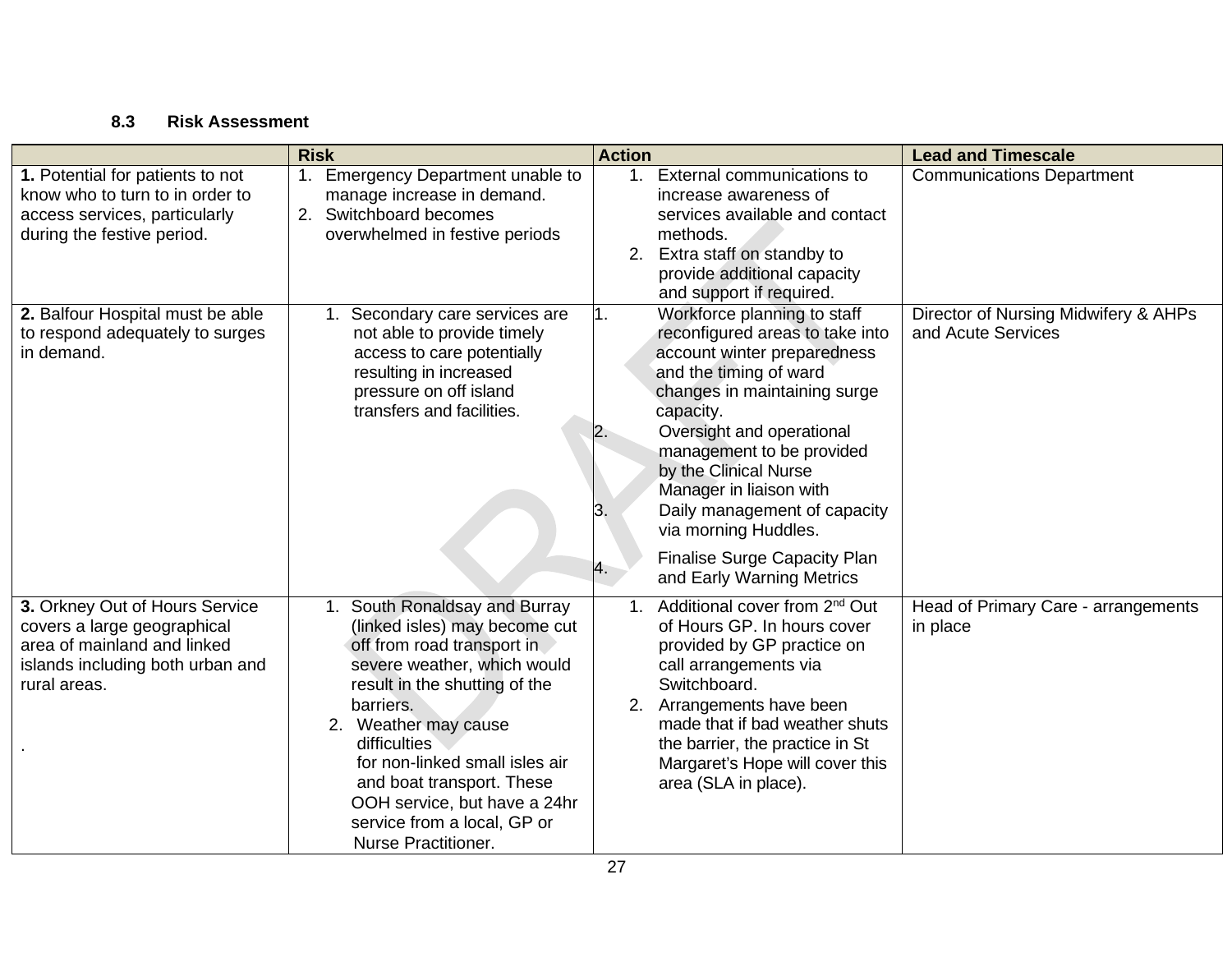|                                            | <b>Risk</b>          |                                                                                                                                                                                                                                                                                | <b>Action</b>              |                                                                                                                                                                                                                                                                                                                                                                                                                                                                                                                                                                                                                                       | <b>Lead and Timescale</b>                   |
|--------------------------------------------|----------------------|--------------------------------------------------------------------------------------------------------------------------------------------------------------------------------------------------------------------------------------------------------------------------------|----------------------------|---------------------------------------------------------------------------------------------------------------------------------------------------------------------------------------------------------------------------------------------------------------------------------------------------------------------------------------------------------------------------------------------------------------------------------------------------------------------------------------------------------------------------------------------------------------------------------------------------------------------------------------|---------------------------------------------|
| 4. Epidemic of viral illness.              | 1.<br>З.<br>4.<br>5. | System becomes<br>overwhelmed by need to<br>respond to epidemic.<br>2. Large number of staff affected  2.<br>by viral illness.<br>Staff remain at home to look<br>after family members.<br>All available bed space<br>occupied.<br>Low uptake of Flu vaccine<br>amongst staff. |                            | 1. Activate Outbreak Plan (or<br>Pandemic Flu Plan if<br>appropriate).<br>Ensure that arrangements<br>are in place to make the flu<br>vaccine as available as<br>possible to staff.                                                                                                                                                                                                                                                                                                                                                                                                                                                   | Public Health Department - in place         |
| 5. Pharmacy closed over festive<br>period. |                      | 1. Unable to access required<br>drugs in a timely manner.                                                                                                                                                                                                                      | 1.<br>2.<br>3.<br>4.<br>5. | Stock levels in wards<br>& departments are increased,<br>where appropriate, in<br>anticipation of extra winter<br>demand.<br><b>Emergency drugs</b><br>cupboard accessible to<br>all clinical areas and OOH GP<br>services.<br>Normal OOH procedures and<br>access to medicines will be<br>available for Balfour Hospital<br>Staff.<br>The Pharmacy department will<br>be open on Bank holidays.<br><b>Community Pharmacies will be</b><br>open as normal on 24 Dec<br>2020 and a Kirkwall<br>Community Pharmacy will be<br>open for a pre defined and<br>advertised period to dispense<br>prescriptions as per section<br>3.3 above. | Head of Pharmacy - arrangements in<br>place |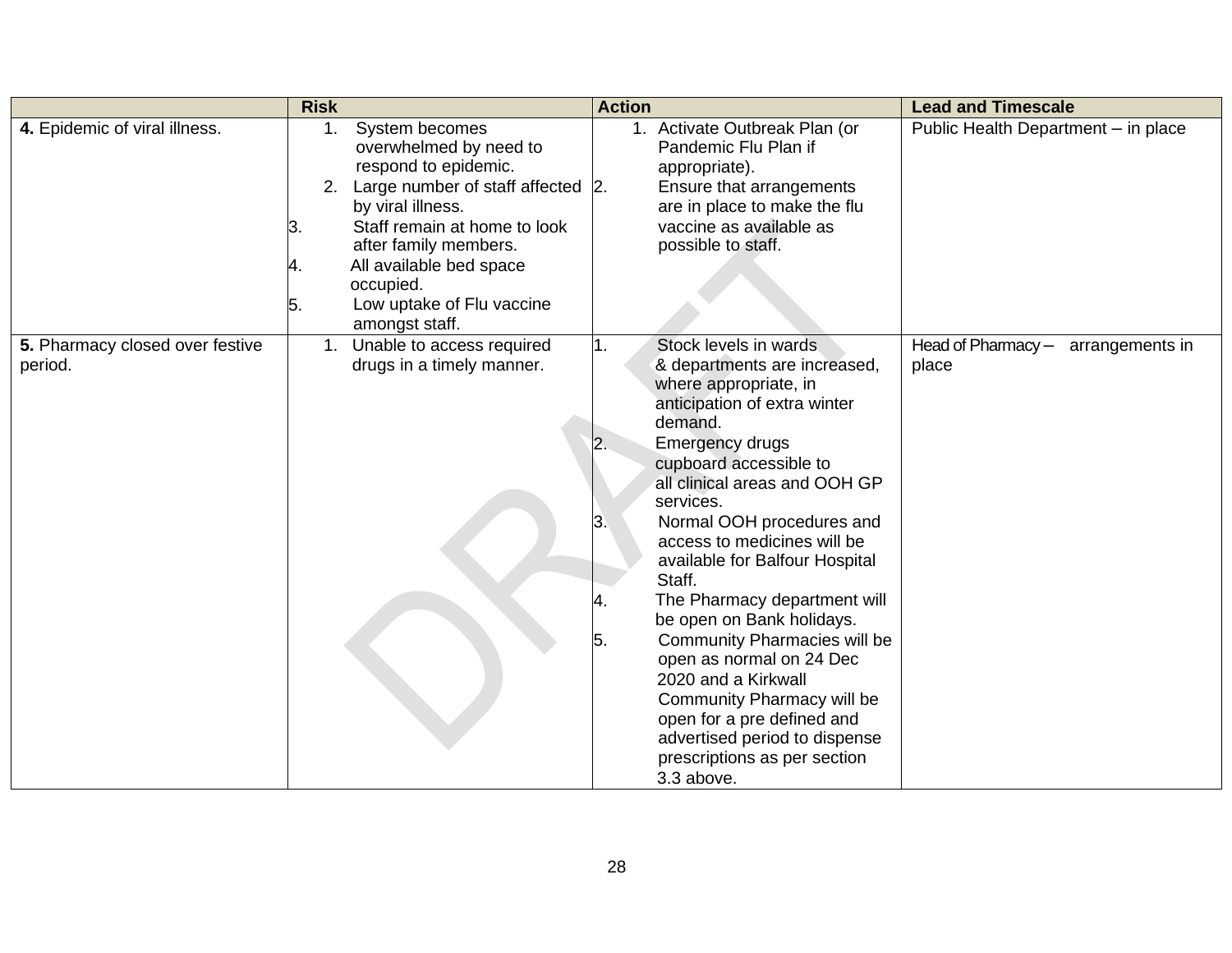|                                                     | <b>Risk</b>                                                                                                                 | <b>Action</b>                                                                                                                                                                                                                                                                                                                                                                                                                                                                                          | <b>Lead and Timescale</b>                                                                                                                  |
|-----------------------------------------------------|-----------------------------------------------------------------------------------------------------------------------------|--------------------------------------------------------------------------------------------------------------------------------------------------------------------------------------------------------------------------------------------------------------------------------------------------------------------------------------------------------------------------------------------------------------------------------------------------------------------------------------------------------|--------------------------------------------------------------------------------------------------------------------------------------------|
|                                                     |                                                                                                                             | 6. Specialist Medicines<br>Information and emergency<br>supplies can be arranged via<br>the on-call service NHSG as<br>part of the SLA.<br>7. NHS Orkney Pharmacists<br>and Community Pharmacist's<br>can be contacted through<br>switchboard if required.                                                                                                                                                                                                                                             |                                                                                                                                            |
| 6. Severe weather threatens<br>business continuity. | Risk to organisations ability to<br>1.<br>deliver services due to effects<br>of severe weather.                             | 1. Severe weather guidelines in<br>HR policies implemented.<br>2. CEO or On Call Senior<br>Manager to assess if should<br>be treated as major incident<br>and emergency plan brought<br>into play.                                                                                                                                                                                                                                                                                                     | On Call Senior Manager as required                                                                                                         |
| 7. Managing Patient Flow.                           | 1. Patients are delayed in<br>hospital due to failures in<br>systems, processes or the<br>availability of support services. | Multi agency Discharge Policy<br>in place.<br>2. Guesthouse available through<br>Red Cross to support patients<br>with no clinical requirement<br>for admission (e.g. those<br>attending for surgery from<br>outer isles) or those who are<br>medically fit for discharge.<br>3. Arrangement with local hotelier<br>to provide capacity out with<br>hospital to deal with discharge<br>challenges associated with<br>travel disruption.<br>4. Daily Huddles to oversee bed<br>management, supported by | Director of Nursing, Midwifery, AHPs<br>and Acute Services and Interim<br>Chief Officer, Integrated Joint Board<br>- arrangements in place |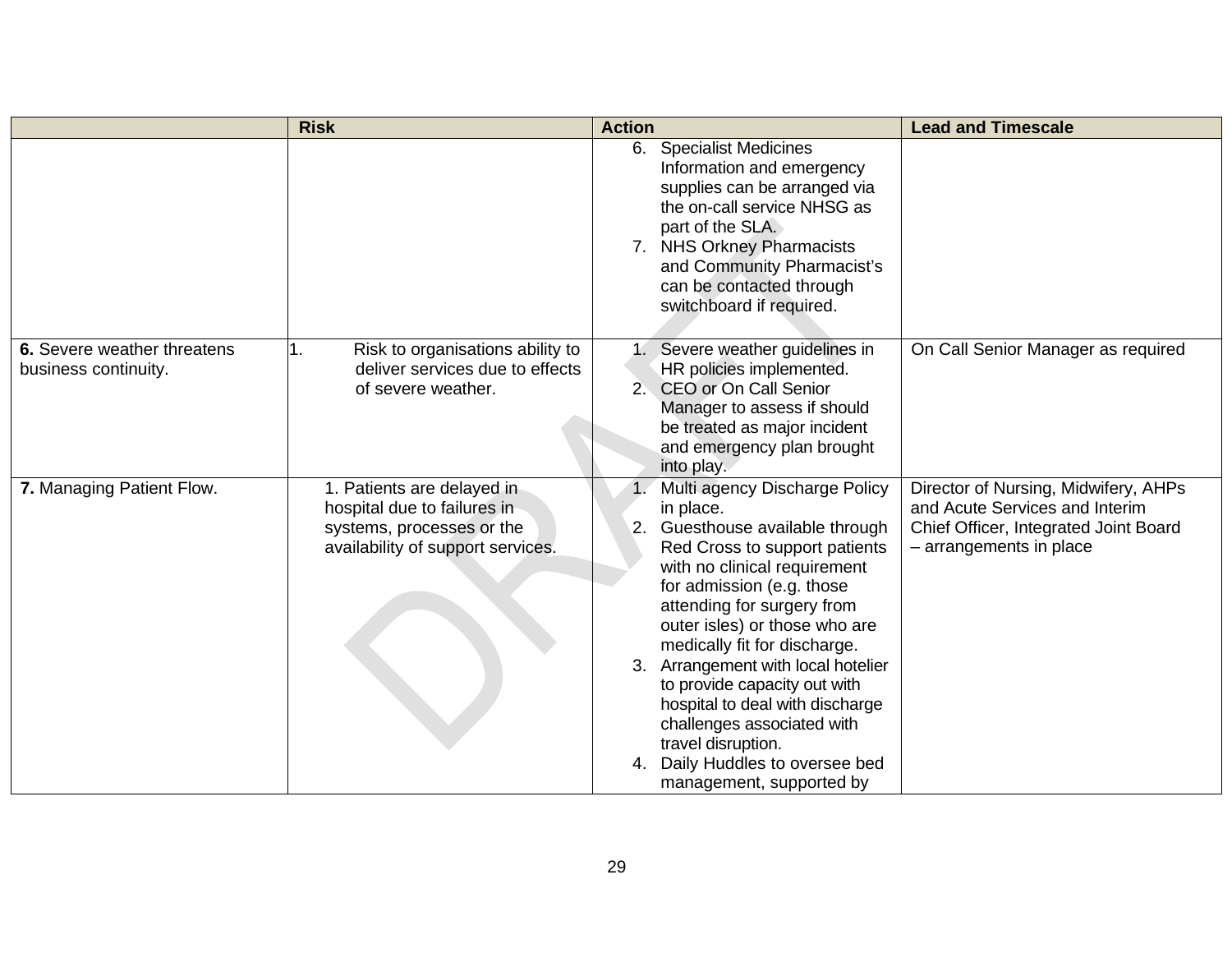|                        | <b>Risk</b>                                                                                                                                                                                                                                                                                        | <b>Action</b>                                                                                                                                                                                                                                                                   | <b>Lead and Timescale</b>                                            |
|------------------------|----------------------------------------------------------------------------------------------------------------------------------------------------------------------------------------------------------------------------------------------------------------------------------------------------|---------------------------------------------------------------------------------------------------------------------------------------------------------------------------------------------------------------------------------------------------------------------------------|----------------------------------------------------------------------|
|                        |                                                                                                                                                                                                                                                                                                    | daily and weekly MDT<br>meetings to support discharge<br>planning.<br>5. Multi agency working to<br>support discharge through<br>local arrangements such as<br>ARC and MDT meetings.                                                                                            |                                                                      |
| 9. Communications.     | 1. Limited communications on<br>more remote locations Islands                                                                                                                                                                                                                                      | 1. Raised through Orkney<br>Local Emergency Co-<br>ordinating Group (OLECG).<br>Some resilience provided via<br>other attending agencies<br>Police, Scottish Fire and<br>rescue Service/Coastguard<br>airwave access.<br>2. Risk managed as part of<br>Corporate Risk Register. | IT Manager/Resilience Officer -<br>ongoing                           |
| 10. Vulnerable groups. | 1. Very cold weather and<br>significant snow may isolate<br>residential care homes,<br>people with physical or mental<br>health problems and cause<br>difficulties in accessing food<br>and medicine deliveries.<br>2. May also results in issues<br>surrounding staff rotation and<br>attendance. | 1. OIC Winter Services<br>Plan details response.<br>2. IJB are in position to identify<br>vulnerable service users who<br>would benefit from home<br>visit/health<br>visitor/neighbour/relative.<br>3. Care for People Plan via OIC<br>implemented<br>4. OLECG group stood up.  | OIC Development &<br>Infrastructure/OLECG -<br>arrangements in place |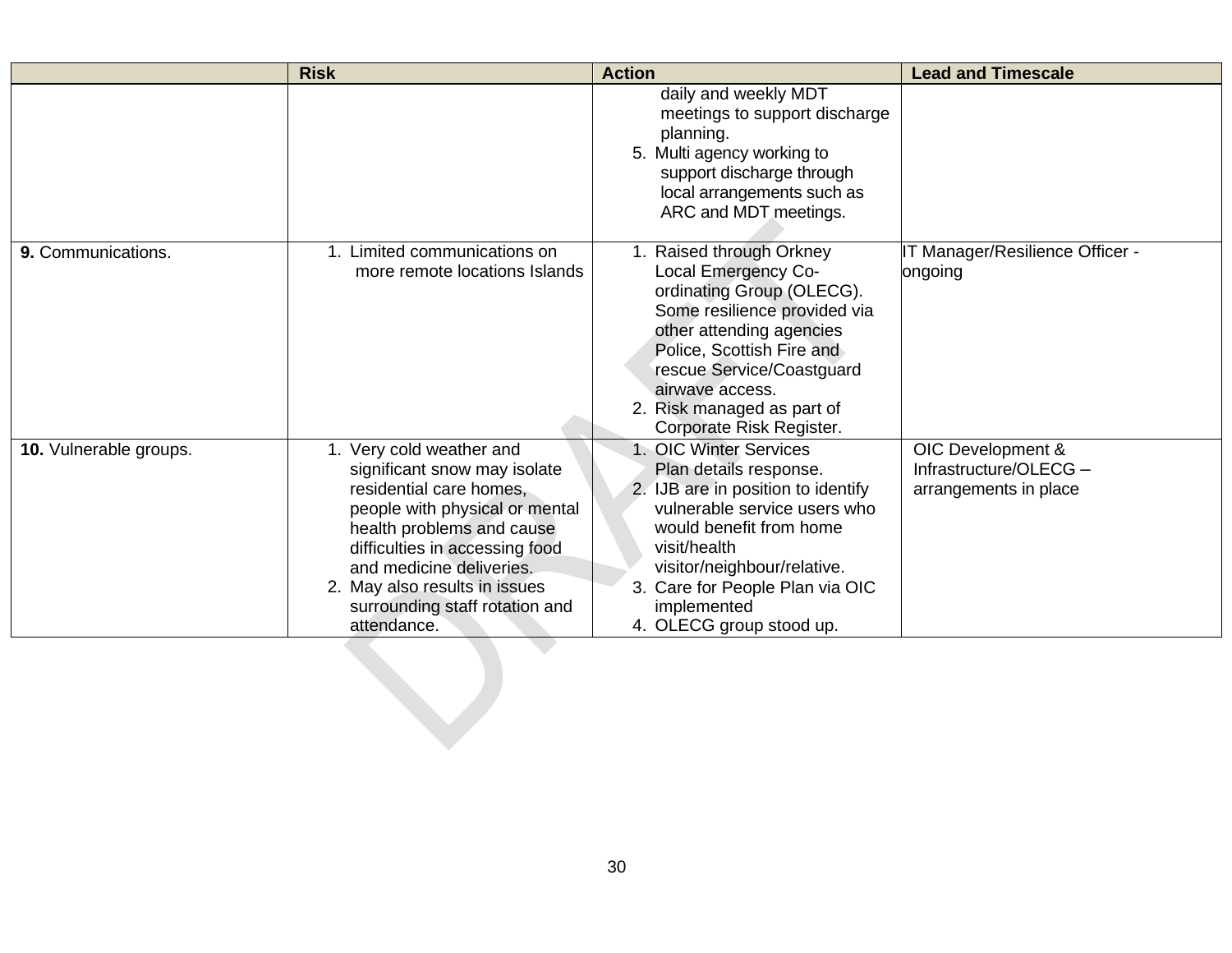|                                       | <b>Risk</b>                                                                                                    | <b>Action</b>                                                       | <b>Lead and Timescale</b>                                                          |
|---------------------------------------|----------------------------------------------------------------------------------------------------------------|---------------------------------------------------------------------|------------------------------------------------------------------------------------|
| 12. Increase in non-scheduled         | . Reduction in scheduled care                                                                                  | 1. Capacity built into lists to allow                               | Clinical Nurse Manager - ongoing                                                   |
| admissions over winter                | capacity and resulting increase in                                                                             | for limited emergency disruption                                    |                                                                                    |
| such as orthopaedics                  | waiting times                                                                                                  |                                                                     |                                                                                    |
| 13. Workforce health and<br>wellbeing | . Staff health and wellbeing and<br>service resilience adversely affected<br>by poor uptake of flu vaccination | 1. Short life working group set up<br>to rapidly organise provision | Head of Corporate Services &<br>Consultant in Public Health Medicine -<br>complete |